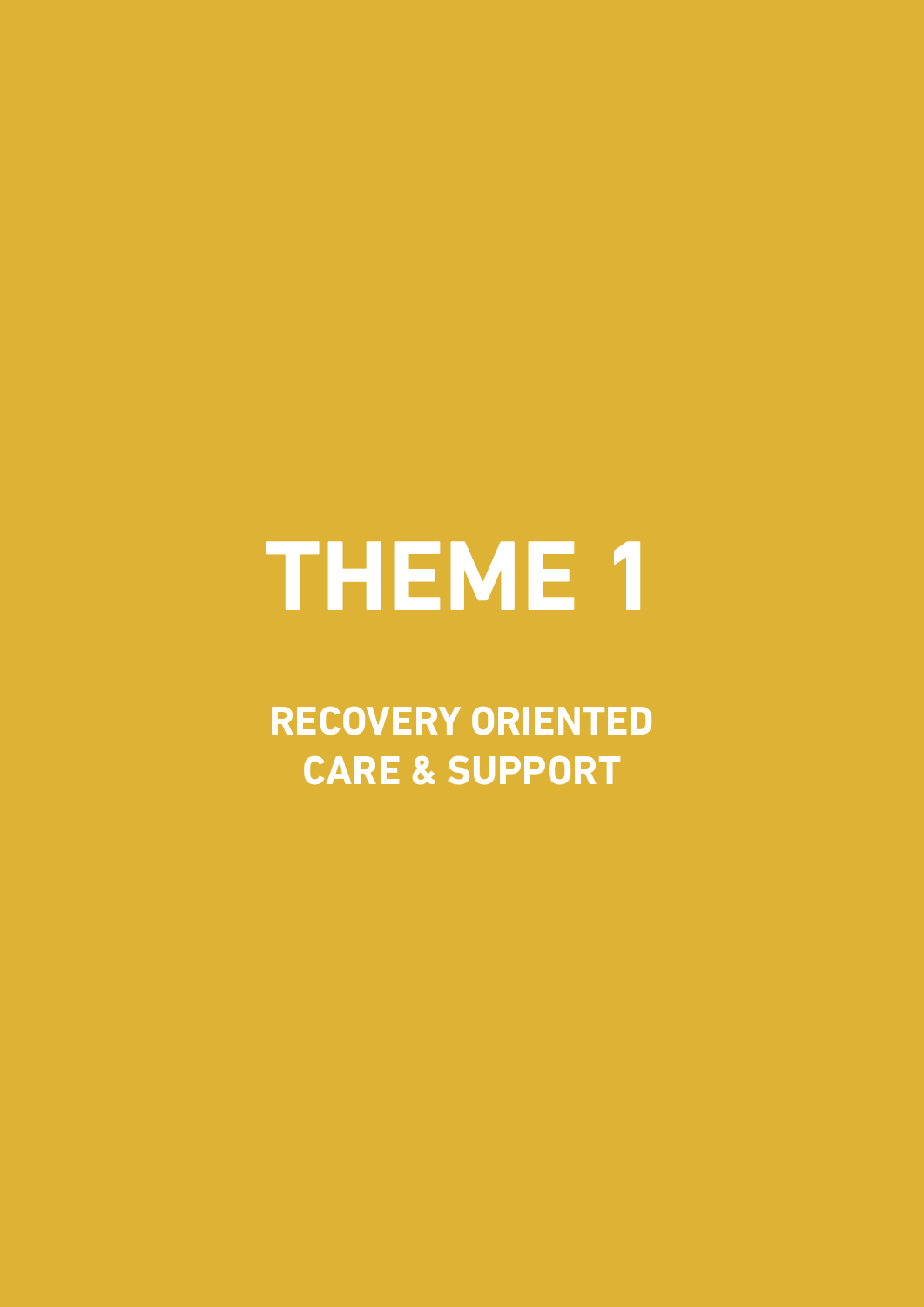# **Theme 1 Recovery Oriented Care & Support**

# **Aim 1**

**The planning, design and delivery of services are informed by service users' identified needs.**

#### **Indicator 1.1**

**Service users, family and carers are supported to be involved in the governance of mental health services.** 

#### **These are the features you need to have in place to meet the indicator.**

- **1.** There are policies and procedures in place relating to engaging service users, family and carers in the governance of the mental health service *(HSE Code of Governance, 2015).*
- **2.** The policies and procedures relating to engaging service users, family and carers in the governance of the mental health service are implemented.
- **3.** There are policies and procedures in place to actively involve service users, family and carers in planning, service delivery, evaluation at all levels (e.g. satisfaction surveys, interviews, focus groups, advocacy networks, service user participation in evaluation of services), including specific approaches to involve marginalised groups. All responses from service users, family and carers are kept confidential and the appropriate consent is obtained.
- **4.** Terms of reference are in place, which describe the responsibilities of committees and boards for partnering with service users, family and carers.
- **5.** Relevant documentation from committees and meetings reflect service user, family and carers' representation and involvement in governance activities. All responses from service users, family and carers are kept confidential and the appropriate consent is obtained.
- **6.** An Area Lead for Service User, Family and Carer Engagement is appointed to the Area Mental Health Management Team in each Community Health Organisation (CHO) area.
- **7.** An appropriate number of local fora are in place to involve service users, family and carers. The meetings should be at least every three months and the venue agreed.
- **8.** Each service user, family and carer forum has clear terms of reference.
- **9.** Minutes from service user, family and carer fora are provided to the Area Mental Health management team and responses and actions are documented with all documentation treated confidentially.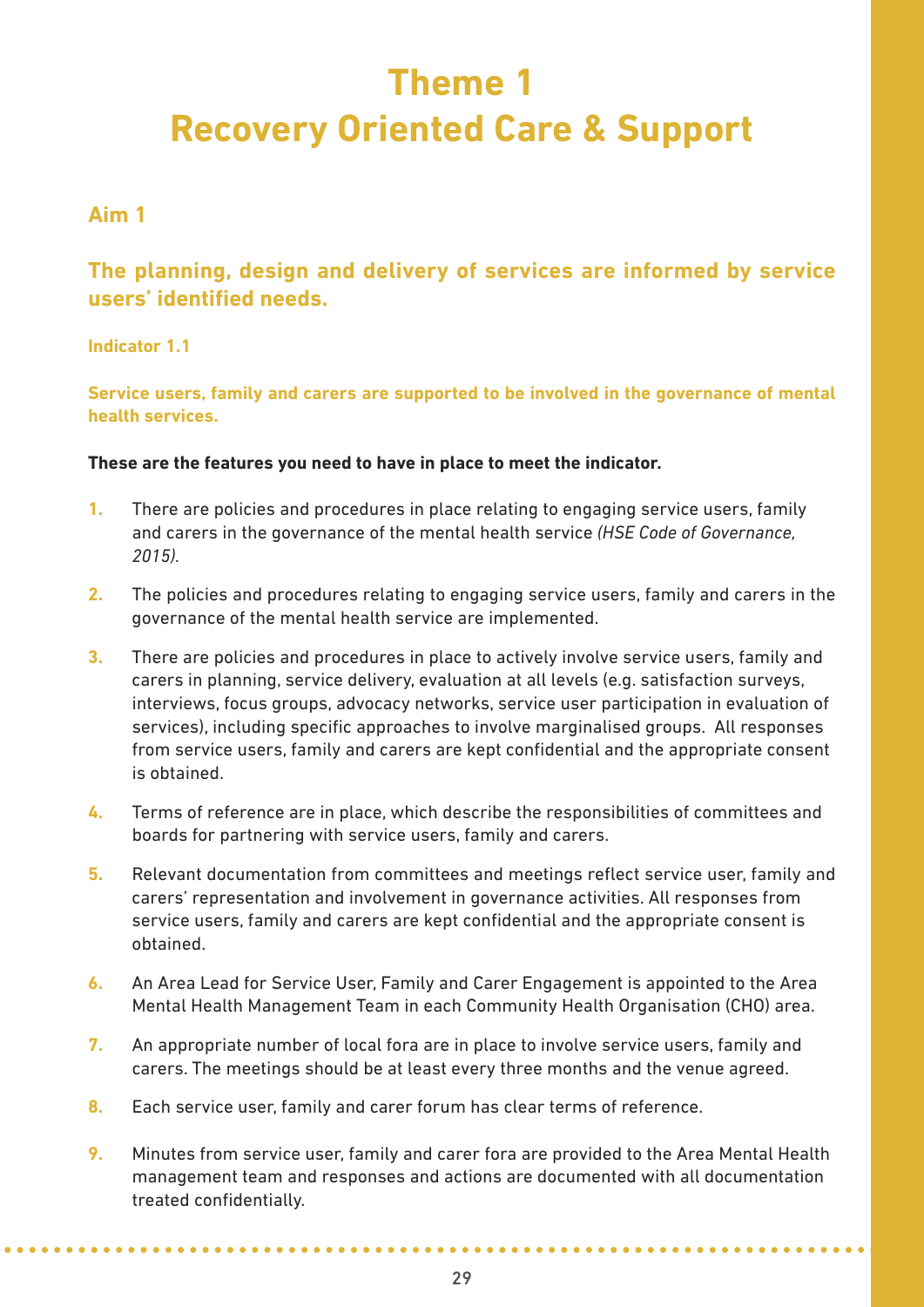- **10.** There is a process for analysing engagement with service users, family, and carers.
- **11.** Financial and physical resources are provided to support service users, family and carers to participate and input at governance level, as per the payment scheme for reimbursement of service users, family members and carers, within the mental health division, as applicable.
- **12.** Service users, family and carers have access to previously published Mental Health Commission inspection reports (Copies are available in the service area).
- **13.** A dedicated time and location are made available to service users, family and carers to speak to the Mental Health Inspectorate while they are on inspection. There is a collaborative approach to this.
- **14.** Where there are Peer Support Workers, these are employed in accordance with contracts of employment and job descriptions.
- **15.** Training is available for those service users, family and carers involved in governance.
- **16.** There is evidence of both local service management and the CHO senior management team meeting directly with service user, family and carer fora, where necessary.
- **17.** There is evidence of communication of responses and actions by management from matters arising from any engagement with service users, family and carer fora.

#### **Indicator 1.2**

**The service establishes mechanisms for engaging service users, family and carers in strategic and operational planning and design.** 

#### **These are the features you need to have in place to meet the indicator:**

- **1.** There are policies and procedures in place which describe the role of service users, family and carers in strategic and operational planning and design.
- **2.** The policies and procedures on the role of service users, family and carers in strategic and operational planning and design are implemented.
- **3.** There is documented evidence of regular collaboration (minimum quarterly) between the Area Lead of Service User, Family and Carer Engagement and the Head of Mental Health Services.
- **4.** There are policies and procedures in place in relation to working with families and carers, incorporating, confidentiality and consent.
- **5.** These policies and procedures are implemented.
- **6.** There is service user involvement in the co-production/co-designing any service design or reconfigurations:
	- Minutes of meetings reflect attendance and input into design meetings, planning, co-production of strategies and policy.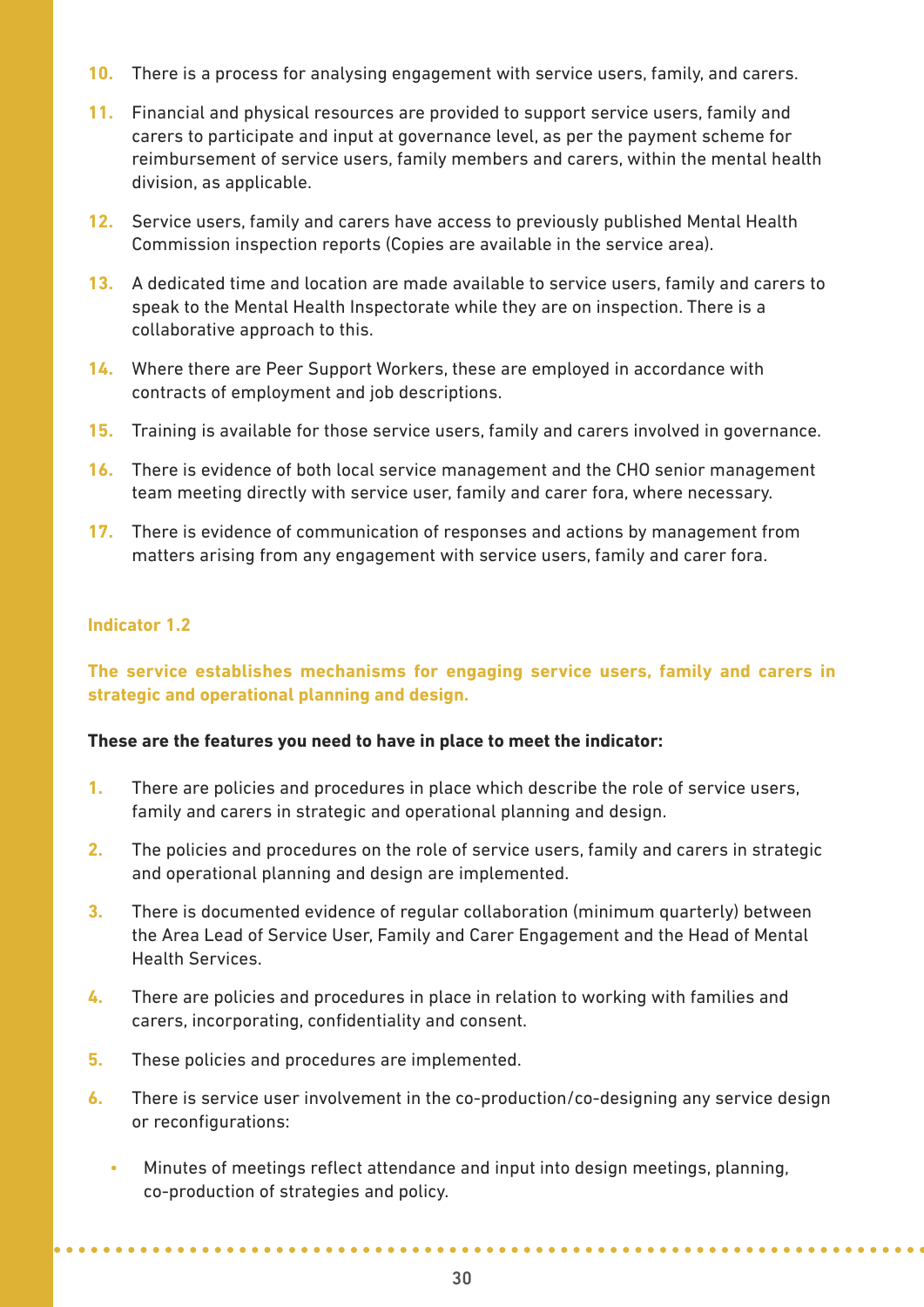- **7.** All documentation provided to service users, family and carers is in a clear and understandable format with glossaries provided as required.
- **8.** Committee terms of reference, membership, selection criteria, papers and minutes demonstrate service user, family and carer engagement in strategic and operational planning.
- **9.** Training is provided for service users, family and carers and staff participating in meaningful engagement.

#### **Indicator 1.3**

**Service users, family and carers are partners in the planning of their treatment, including** but not limited to, areas of consent<sup>1</sup>, capacity, choice, rights and responsibilities.

#### **These are the features you need to have in place to meet the indicator.**

- **1.** The human and legal rights of all service users are upheld.
- **2.** The service user is involved in all aspects of his/her assessment, treatment, care and recovery planning, (e.g. Wellness Recovery Action Planning – (WRAP), Individual Care Planning (ICP), including discharge planning.
- **3.** The best interest of the person should be the principal consideration with due regard given to the interests of other persons particularly where risk exists.
- **4.** The mental health service, with the service user's informed consent<sup>2</sup> includes family and carers, other service providers and others nominated by the service users in their assessment.
- **5.** Subject to service user consent, on-going information is provided to service users, family and carers about proposed treatment in a manner which meets the service users' assessed wishes.
- **6.** Up to date written information is available regarding organisations that are present in the community to support the recovery process, as set out in the service users discharge plan. This includes information on advocacy services<sup>3</sup>.
- **7.** Where peer supports are available and appropriate the service user is informed and an appointment is offered to them to discuss their recovery plan.
- **8.** Completed consent forms by service users demonstrate informed consent.
- **9.** The views of service users, and the history of previous treatment is considered and documented prior to administration of new medication and/or other technologies.
- **10.** The treatment and support provided, where applicable, is developed and evaluated collaboratively with the service users, family and carers. This is documented in the ICP.

*2. Same as above*

**\*\*\*\*\*\*\*\*\*\*\*\*\*\*\*\*** 

*<sup>1.</sup> Health Service Executive National Consent Policy, 2013*

*<sup>3.</sup> Section 20(1)(d) Mental Health Act 2001 (Approved Centre) Regulations 2006*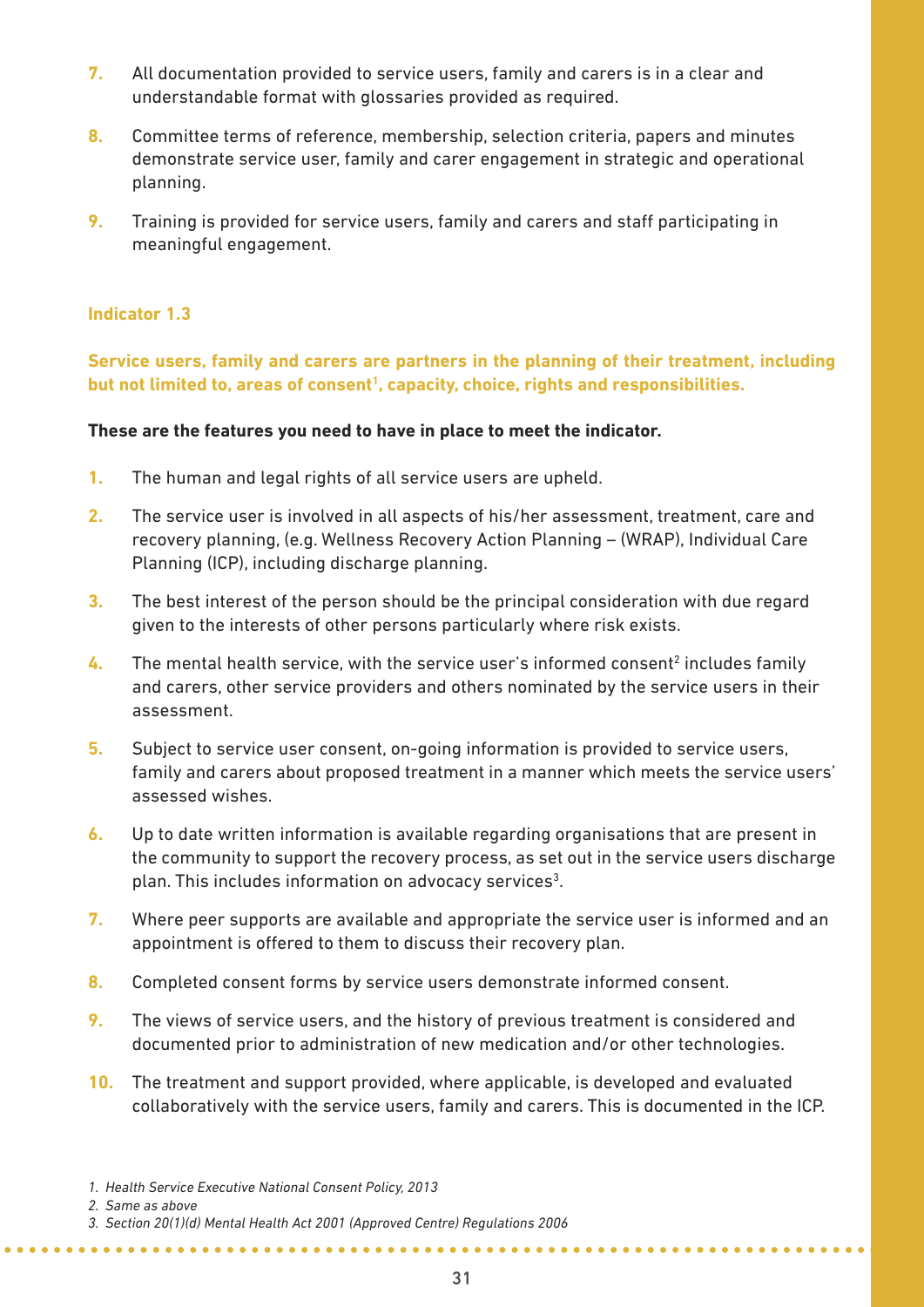- **11.** Attendance at planning meetings and consultation is documented. (e.g. this is recorded in the service user experience forms). In the event that the service user cannot or refuses to attend a meeting, this is documented.
- **12.** Feedback from service users, family and carers is used to improve the experience for service users.
- **13.** Service user fora are regularly facilitated in the centre/service.

**Admissions, transfers and discharges are timely and appropriate and based on service users' assessed needs.**

#### **Indicator 2.1**

**Admissions, transfers and discharges are in line with best available practice and where relevant, legislation, Regulations and Codes of Practice4.**

#### **These are the features you need to have in place to meet the indicator:**

- **1.** There are policies and procedures in place for admissions, transfers, discharge and temporary absence of service users. Where applicable, this is in accordance with the *Mental Health Commission Code of Practice on Admission, Transfer and Discharge* to and from an Approved Centre; *2010 with Regulation 28 of the Mental Health Act 2001 (Approved Centres) Regulations 2006, Transfer of Residents, and the Mental Health Commission Code of Practice relating to Admission of Children under the Mental Health Act 2001. HSE Policy on Transfer to and Admission to an Approved Centre S20,21&22 MHA, 2001.*
- **2.** The policies and procedures are implemented.
- **3.** The policies and procedures details the referral processes for the service, including the processes for planned, urgent and self-referrals.
- **4.** Relevant staff have read and understand the policies and procedures on admissions, transfers and discharge.
- **5.** Relevant staff can articulate the processes as set out in the policies.
- **6.** The service is monitoring the implementation of the policies.

. . . . . . . . . . . . . . . . . . . .

*4. Section 14 Mental Health Act, 2001; Section 21 Mental Health Act 2001; Section 22 Mental Health Act, 2001; Section 28 Mental Health Act 2001; Regulation 18 of (Approved Centres) Regulations 2006 (Transfer of Residents) Mental Health Commission Code of Practice on Admission, Transfer and Discharge to and from an Approved Centre* 

*Mental Health Commission Code of Practice on Admission of Children under the Mental Health Act 2001*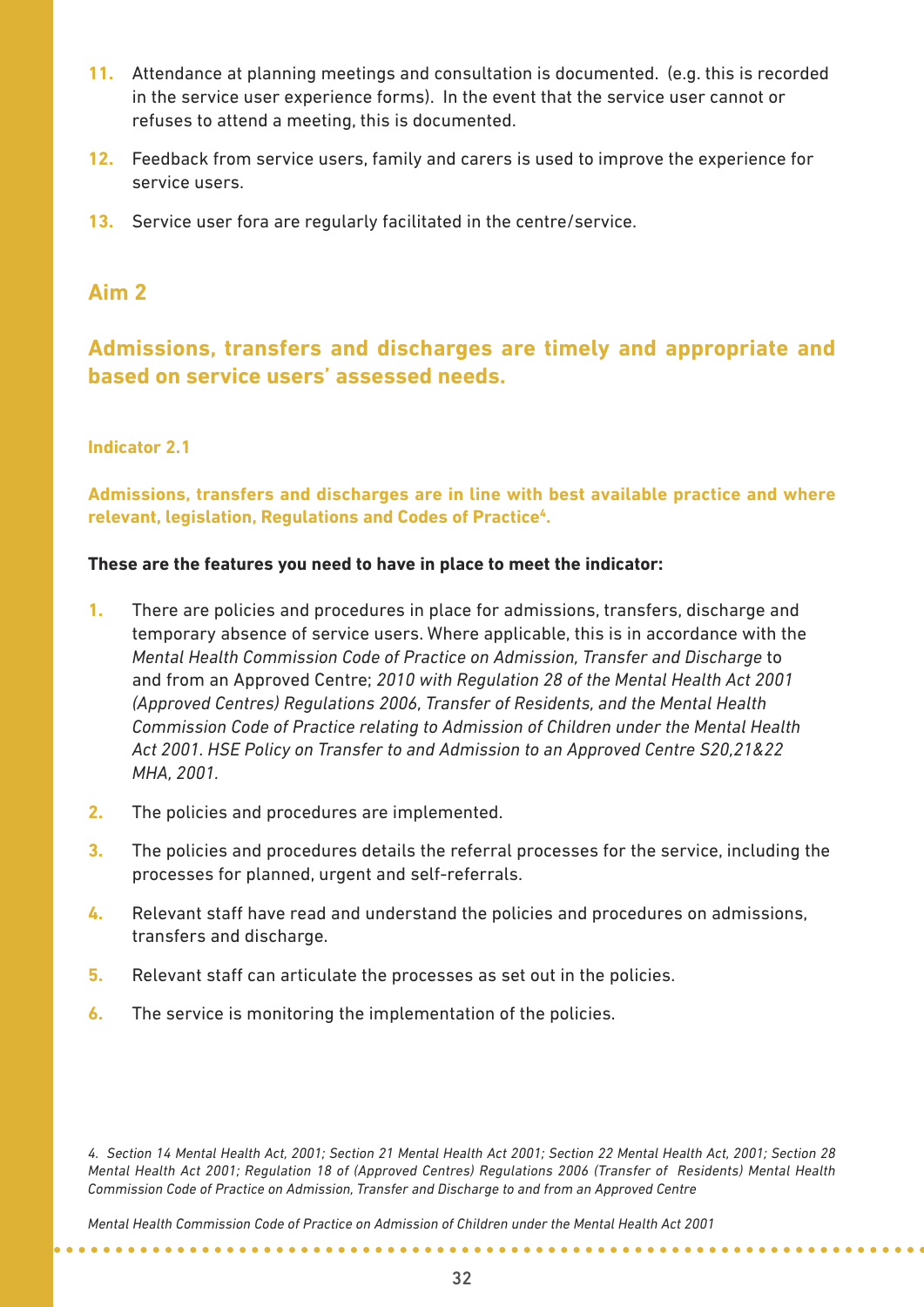#### **Admissions**

- **7.** Admissions<sup>5</sup> to the service are in accordance with the statement of purpose and the admissions policy and takes account of the legal provisions in the Mental Health Act, (2001).
- **8.** No person under the age of 18 years is admitted to an adult service, or other adult service (save by order of the District Court or in exceptional circumstances).
- **9.** In the exceptional circumstances where children are admitted to an adult unit, the rationale and action taken to locate an alternative arrangement is recorded. Daily input from the young adult or CAMHS team in the service users clinical file.
- **10.** If, in exceptional circumstances, the admission of a person under the age of 18 years to an adult service occurs, the service submits a detailed report to the Mental Health Commission outlining why the admission has taken place, in accordance with the *Mental Health Commission Code of Practice Relating to Admission of Children under the Mental Health Act (2001)* (and completion of the associated clinical practice form within this section).
- **11.** The admissions process<sup>6</sup> considers the wishes, needs and safety of the individual and the safety of other service users currently in the service.
- **12.** If a child (any person under the age of 18, unless married)7 has been admitted for care and treatment, consent $8$  to the admission and treatment is documented.
- **13.** The entry process for planned and unplanned admissions to the mental health service is a defined pathway with service specific entry points that meet the needs of the service user.
- **14.** Admissions to the service are planned, in so far as is possible, through engagement with the service user and relevant stakeholders in a pre-admission process. This includes a pre-admission assessment and plan.
- **15.** Family and carers are involved in the admission process, where appropriate. Families of service users who may require involuntary admission under the *Mental Health Act 2001*, are informed of the availability of Authorised Officers to complete the required forms.
- **16.** On admission to the service, the service user<sup>9</sup> is provided with a written agreement of the terms on which they shall access the service. The agreement sets out the services to be provided and the fees to be included, if applicable. This agreement is reviewed regularly.

*7. Child and Adolescent Mental Health Services (CAMHS) Standard Operating Procedure*

*<sup>5.</sup> Section 14 Mental Health Act, 2001 (as amended)* 

*<sup>6.</sup> Section 25 Mental Health Act, 2001 (as amended); Child Care Act, 1991 (as amended); Health Service Executive National Consent Policy; Mental Health Commission Code of Practice on Admission of Children under the Mental Health Act 2001*

*<sup>8.</sup> Section 25 Mental Health Act, 2001 (as amended); Child Care Act, 1991 (as amended); Health Service Executive National Consent Policy* 

*<sup>9.</sup> Mental Health Commission Statutory Forms*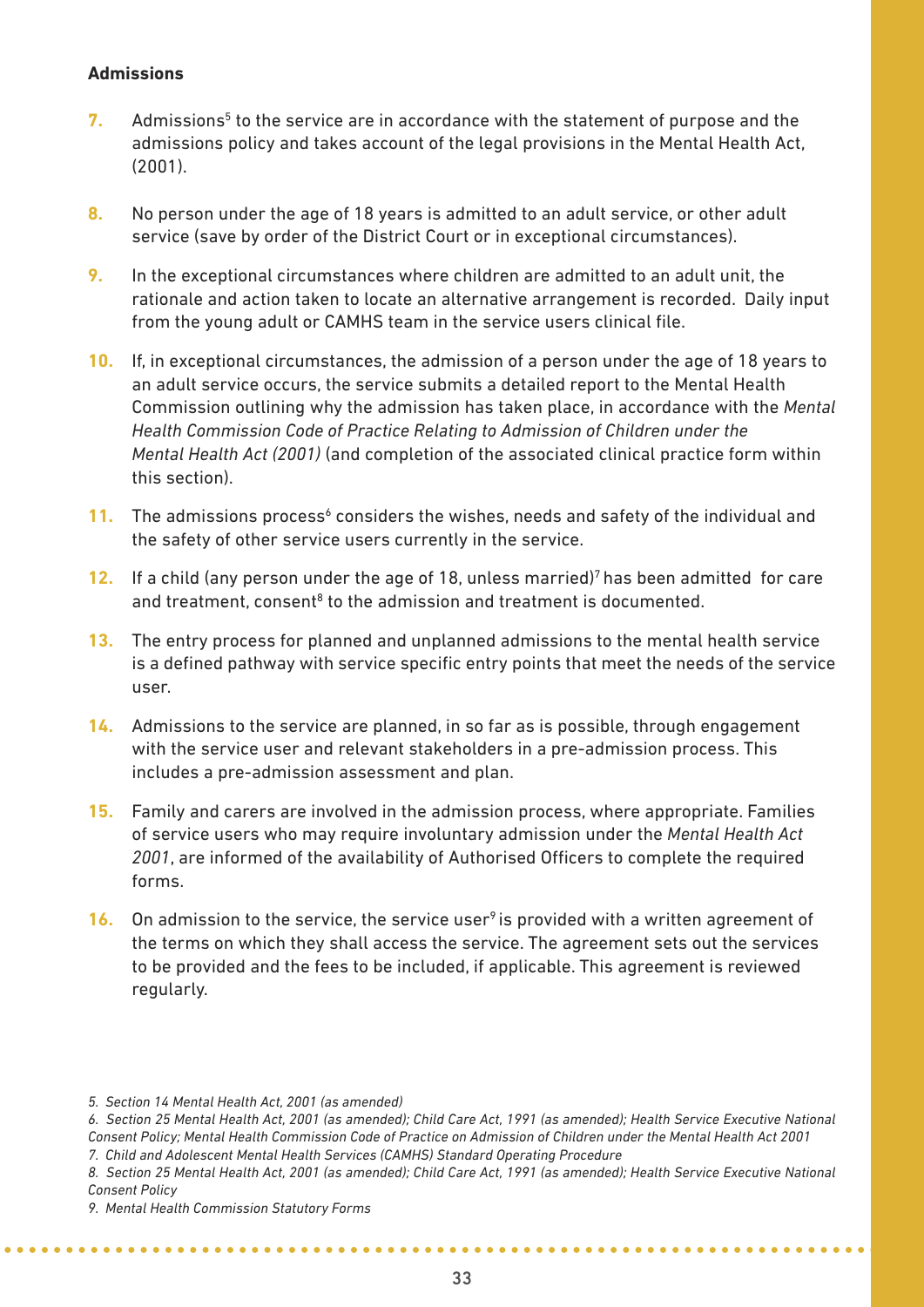- **17.** Records show that admission<sup>10</sup> to the mental health service is efficient with minimised delay; in accordance with *the Mental Health Commission Code of Practice on Admission, Transfer and Discharge to and from an Approved Centre 2009; with Mental Health Act 2001 (Approved Centres) Regulations 2006, Regulation 18 Transfer of Residents, the Mental Health Commission Code of Practice Relating to Admission of Children under the Mental Health Act (2001) and the Memorandum of Understanding between An Gardaí Síochána and the Health Service Executive.*
- **18.** Assisted admissions<sup>11</sup> are in accordance with the service level agreement and HSE Policy on Assisted Admissions.
- **19.** A key worker is assigned to each service user in accordance with Vision for Change (2006) and the *Mental Health Commission Code of Practice on Admission, Transfer and Discharge to and from an Approved Centre 2009*.
- **20.** Evidence of a physical examination is documented at the time of the admission.

#### **Transfers**

- **21.** At a minimum, the policies and procedures in relation to the transfer of service users includes:
	- The roles and responsibilities for to the service user transfer process, including the responsibility of the service's multi-disciplinary team and the service users' key worker.
	- The planning and management of the service user transfer process in a safe and timely manner, including controls to ensure the continuity of care.
	- The criteria for transfer.
	- The process for making a decision to transfer to, or from, the service.
	- The interagency involvement in transfer process.
	- The communication requirements with the receiving facility including the provision of all relevant information about the service user.
	- The service user assessment requirements prior to transfer from the service, including assessment of the service user risk.
	- The process for managing service user medications during transfer from the service.
	- The service user and/or their representative's involvement in, and consent to, the transfer process.
	- The process for ensuring service user privacy and confidentiality during the transfer process, specifically in relation to the transfer of personal information.
	- The process for managing service user property during the transfer process.
	- The process for managing the transfer of the service user when he/she is involuntarily detained under the MHA (2001), as amended.
	- The process for emergency transfers.
	- The processes for ensuring the safety of the service user and staff during the service user transfer process.
	- The record keeping and documentation requirements for the service user transfer process.

*11. Section 63 of the Health Miscellaneous Provisions Act 2009 (Assisted Admissions)*

**\*\*\*\*\*\*\*\*\*\*\*\*\*\*** 

*<sup>0.</sup> Section 14 Mental Health Act, 2001 (as amended)*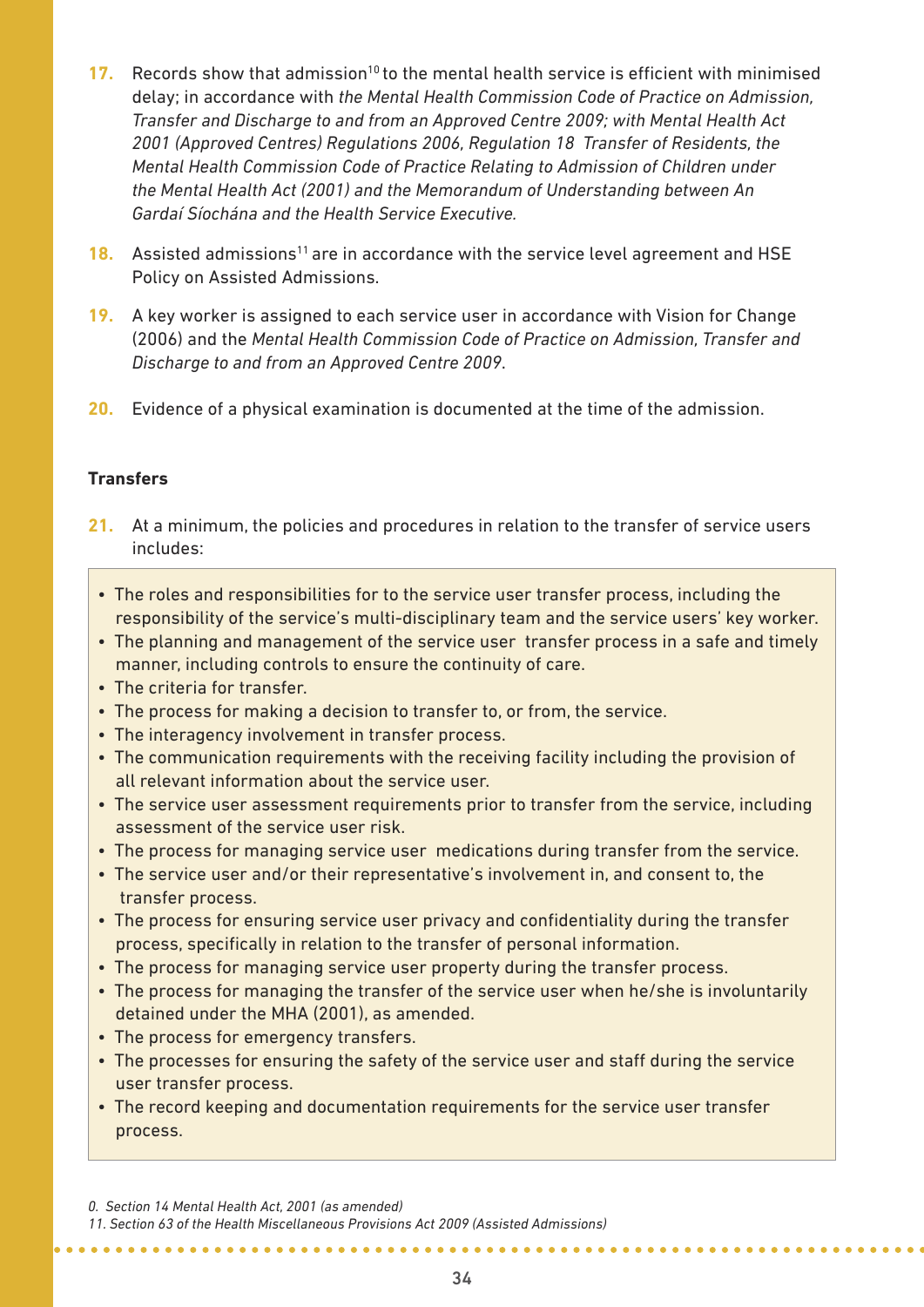- **22.** Documentation that supports verbal and written communication with the receiving facility is available, including agreement of service user receipt prior to transfer. Verbal communication and liaison takes place between the service and the receiving facility prior to the transfer taking place. These shall include a discussion of:
	- the reasons for transfer:
	- the service user care and treatment plan (including needs and risk); and
	- if the service user requires accompaniment on transfer
- **23.** Transfers are in accordance with the Statement of Purpose, the service admissions, transfers and discharge policy and takes into account the provisions in the Mental Health Act 2001.
- **24.** Where a service user is transferred<sup>12</sup> (including emergency transfers), from a centre / service to or from another centre / service hospital or other place all relevant information is provided to the receiving centre / service, hospital or other place and records of this are maintained. This information is sent in advance<sup>13</sup>, or at least accompanies the service user upon transfer, to a named individual. (This regulation relates to service users who have been transferred for care and treatment, but remain aservice user of the approved centre. It does not apply to service users who have been discharged to another facility).
- **25.** The following information is issued (with copies retained) as part of the transfer of service user documentation;
	- letter of referral, including a list of current medications;
	- service user transfer form; and
	- required medication for the service user during the transfer process.
- **26.** In the case of an emergency transfer, communications between the service and the receiving facility are documented and followed up with a written referral in a timely period.
- **27.** Checklists are completed by the service to ensure comprehensive service user records have been transferred to the receiving facility.
- **28.** Copies of all records relevant to the service user transfer process are retained in the service user's clinical file.
- **29.** A log of transfers is maintained and reviewed, to ensure relevant information is provided.
- **30.** Systematic review and analysis is completed of each transfer to identify opportunities to improve information provision during transfers. This is documented.
- **31.** An assessment of the service user is completed prior to the transfer including individual risk assessment relating to the transfer and the service user needs. This is documented and provided to the receiving facility/service<sup>14</sup>.
- **32.** The service where a person is transferred<sup>15</sup> to, is suitable in meeting the needs of the service user.
- **33.** The decision to transfer the service user is discussed with the service user and with the receiving service prior to the transfer taking place.

*14. As above*

*<sup>12.</sup> Section 22 Mental Health Act, 2001 (as amended)*

*<sup>13.</sup> Mental Health Commission Code of Practice on Admission, Transfer and Discharge to and from an Approved Centre (as amended) 2010*

*<sup>15.</sup> Sections 20 – 22 of Mental Health Act, 2001 (as amended)*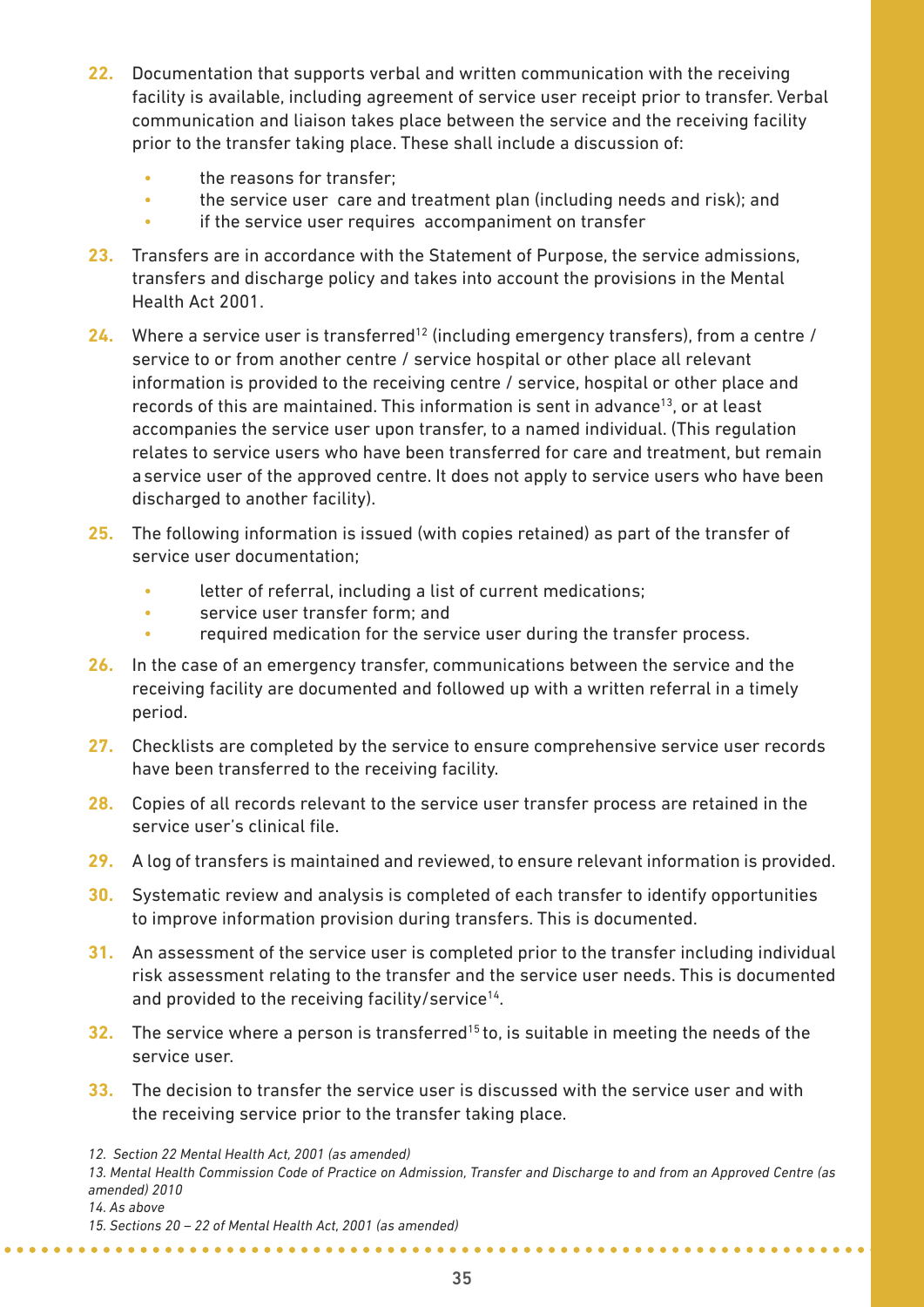**34.** Documented consent of the service user to transfer is evident or a justification as to why consent was not received are recorded.

#### **Discharge**

- **35.** The service user's discharge plan is commenced on admission and is included in their individual care plan upon transfer.
- **36.** The discharge plan is developed in consultation with the service user and, where consent has been given, with their family and carer.
- **37.** A comprehensive pre-discharge assessment is carried out by the multi-disciplinary team prior to discharge. This assessment is completed in conjunction with the service user.
- **38.** General Practitioners/Primary Care Teams and/or community mental health services are informed of the discharge of a service user within 24 hours.
- **39.** When a service user is discharged<sup>16</sup>, a discharge summary is sent to the General Practitioner/Primary Care Team/community mental health services responsible for follow up care within 3 days of discharge.
- **40.** If this is not practicable, a preliminary discharge summary (and prescription information) may be sent initially, followed by a comprehensive discharge summary within 14 days.
- **41.** Discharge summaries are compiled in accordance with the Mental Health Commission Code of Practice on Admissions, Transfer and Discharge to and from a Service.
- **42.** Every effort should be made to identify the support needs of the family/carer, where appropriate, prior to discharge.
- **43.** Comprehensive information is provided by the key-worker to the service user and his/her family/carer and/or chosen advocate, with the service users consent, in plain, understandable language upon discharge, which includes: contact details of community mental health services; details of how to access these services; contact details of other support services such as advocacy services; relevant voluntary organisations; relevant community groups and supported employment services; a crisis point of contact and details of how to re-access inpatient services (including during out of hours).
- **44.** Services provide the service user and family, where appropriate with the consent of the service user, with a minimum of 2 days' notice of discharge. If this does not occur the reasons for it should be clearly documented in the service user clinical file.
- **45.** A defined process is in place to return property to service users in accordance with the regulations.
- **46.** A follow up appointment is made with the service user, post discharge based on the service user's needs and an assessment of risk by the supporting community mental health service team.
- **47.** Delays to discharges are reviewed on at least a weekly basis.

. . . . . . . . . . . . . . . . . . .

**48.** A process is in place to monitor and manage delayed discharges.

*17. Regulation 8 of Mental Health Act 2001 (Approved Centre) Regulations 2006, Residents Personal Property and Possessions.*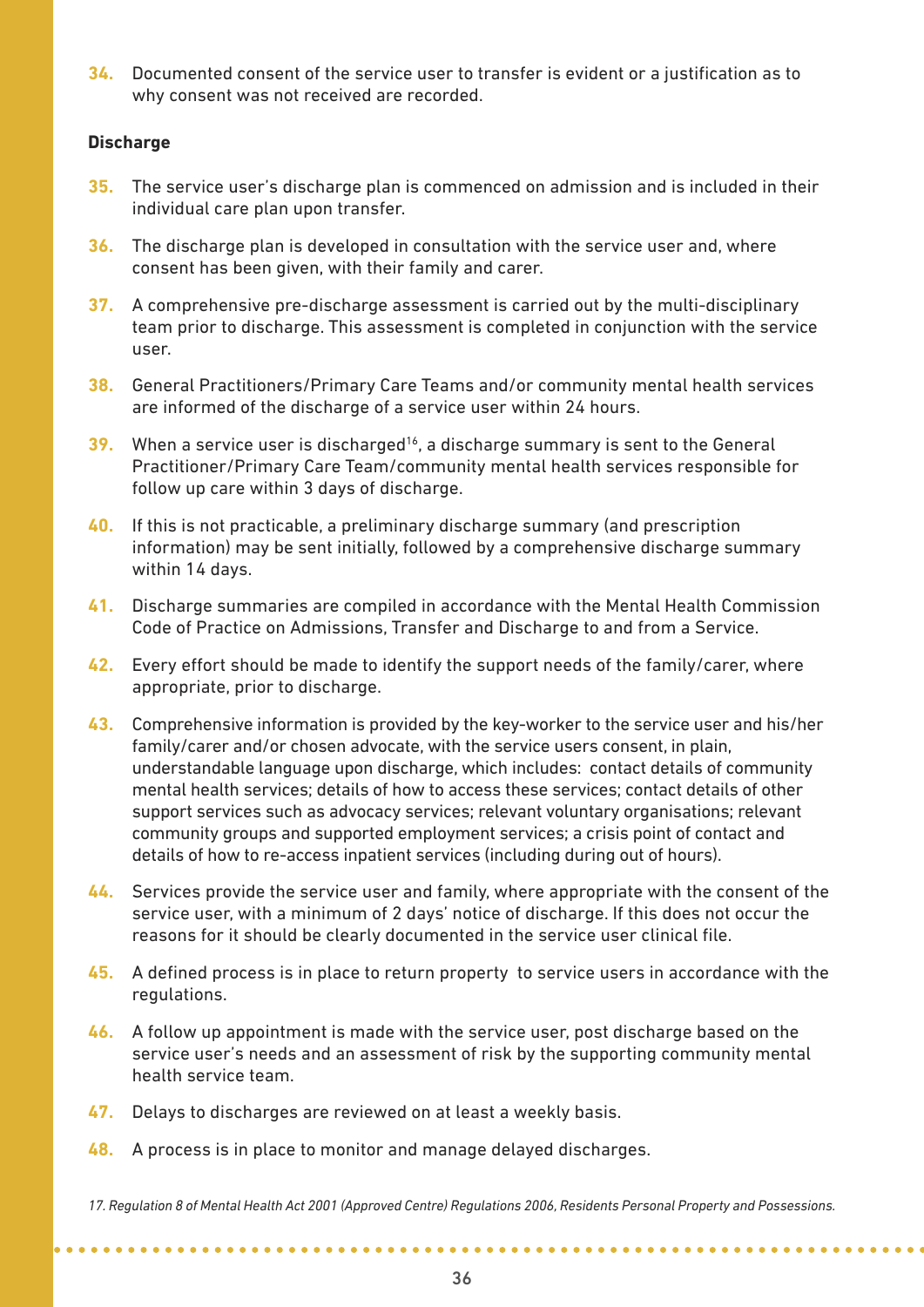#### **Indicator 2.2**

**Information is available from the service about how to access mental health care from a 24 hour/ seven days a week, public mental health service, or alternative mental health services.** 

#### **These are the features you need to have in place to meet the indicator:**

- **1.** The pathways for access to a 24-hour seven days a week, mental health service, are clearly defined.
- **2.** Brochures and posters including information about how to contact mental health services are available, in languages, as needed.
- **3.** Information is provided to the public, service users, family and carers on what services are available, how they work, and how to access them, especially in a crisis. This includes information for minority groups. This information is included on the mental health service website, with links to relevant options. (e.g. www.yourmentalhealth.ie)
- **4.** The mental health service promotes equality in accessing a service, regardless of the service user gender, marital status, family status, sexual orientation, religion, age, disability, ethnicity, membership of the traveller community or social class.
- **5.** There is an identified community team coordinator who is a contact for the General Practitioner.
- **6.** Information on the range of services are available such as:
	- Liaison Psychiatry in the Emergency Department.
	- Self harm liaison nurses in the Emergency Department, seven days a week, for extended hours.
	- Suicide Crisis Assessment Nurses (SCAN), available to General Practitioners.
	- Authorised Officers, available to families.
- **7.** There is a defined process for emergency admissions in place in accordance with the Mental Health Commission Code of Practice for Admission, Transfer and Discharge (2010).
- **8.** There are joint protocols for emergency admissions between adult and child services, demonstrating collaborative working, in accordance with HSE policy and CAMHS standard operating procedure.
- **9.** Data on waiting times to access the mental health service is analysed and strategies are developed and implemented to reduce the waiting times for service users and improve ease of access to services. All information is maintained confidentially and data is secured to prevent data breaches.
- **10.** Technology is used to improve access to services; this includes data bases, mobile phone text/email appointments, skype and video technologies in accordance with HSE Electronic Communications Policy and service user preferences.
- **11.** The mental health service analyses information and data to improve attendance, (including discharge metrics, and non-attendance data at clinics and appointments with any team member).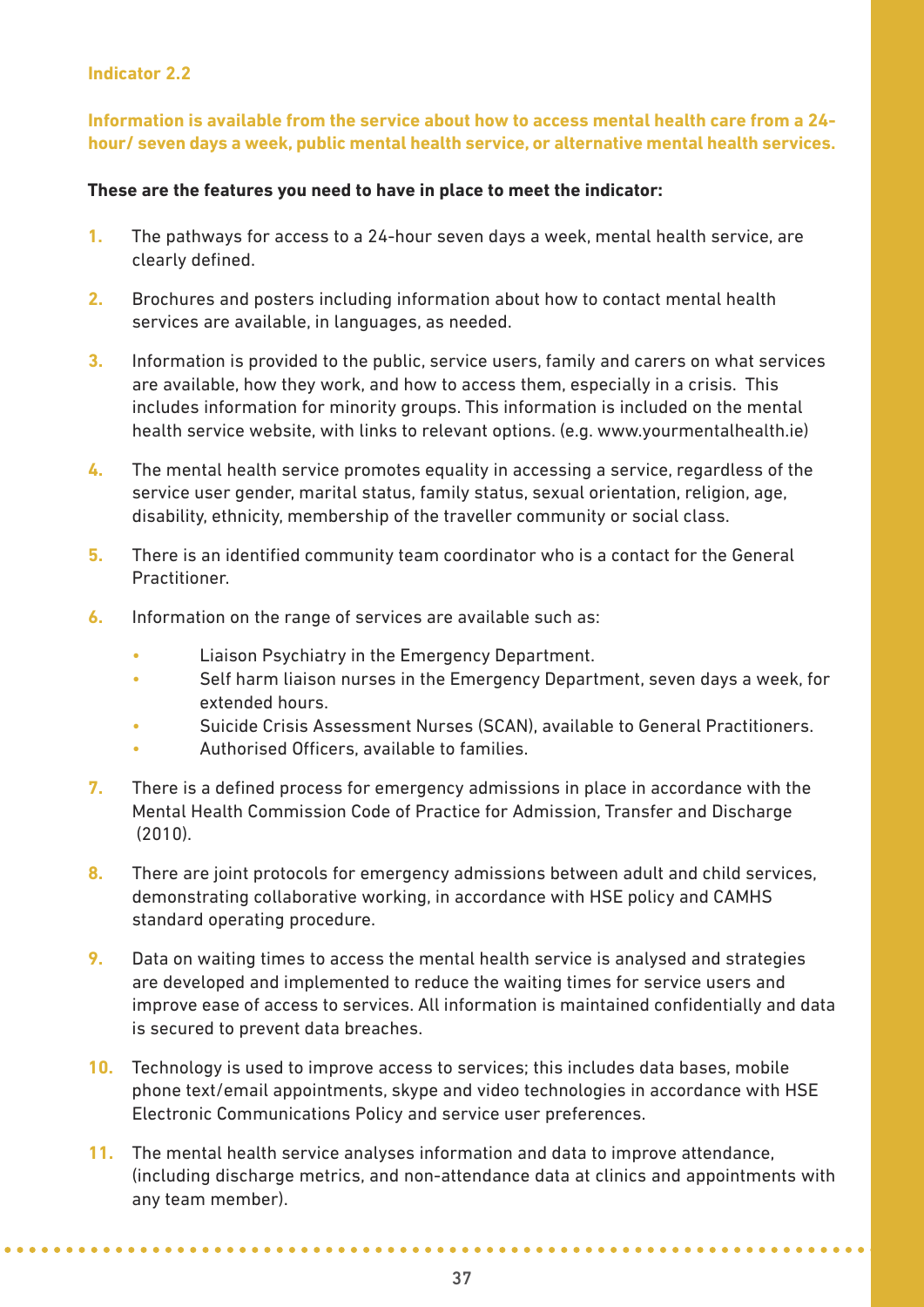- **12.** The service maintains a record of non-admissions and the reason for non-admissions, as well as the follow up action that was taken for those who were not admitted. This is maintained in accordance with the *HSE Records Retention Policy (2013) and Regulation 27 of Mental Health Act 2001 (Approved Centres) Regulations 2006*.
- **13.** There are procedures in place to expedite service users through the Emergency Department, based on the service user's clinical assessed needs.

#### **Indicator 2.3**

**The mental health service provides ease of physical access, with special attention given to those with physical disabilities and/or reliance on public transport18, (in conjunction with Theme 2- effective care and support, indicator 5.1 - Premises)**

#### **These are the features you need to have in place to meet the indicator:**

- **1.** The mental health service is located in accessible premises, where applicable.
- **2.** Part M Building Regulations (2000) "access for people with disabilities" are complied with. Other legislation including *Safety Health and Welfare at Work Act 1989/2005, the Employment Equality Act 1998/2004, the Equal Status Act 2000-2004, the Disability Act 2005* are complied with.
- **3.** The four main dimensions of access are reviewed and evaluated and include:
	- Physical access- for people requiring the use of wheelchairs or walking aids, the provision of handrails, ramps, lifts and lowered counters.
	- Sensory access- for people with hearing and visual impairment, tactile markings, signs and labels, hearing augmentation listening systems, audio cues for lifts and lights.
	- Communication access- for people who have difficulty with the written word, vision speech and language problems and those who do not speak English.
	- Cognitive access- for people who have impaired awareness perception. reasoning and judgement.
- **4.** The service consults with people from ethnic minority groups regarding cultural factors in the built environment, if appropriate.
- **5.** The dementia specific care setting has a design and layout that encourages and aids independence, including appropriate signage, use of colours, sensory stimuli, own personalised space and lighting in accordance with best practice dementia care principles.
- **6.** Service users with a disability are consulted about the design of new premises, if appropriate.
- **7.** Available public transport options to access individual services and directions are detailed on the mental health service website and on notice boards in relevant areas.

*<sup>18.</sup> Regulation 22 of the Mental Health Act 2001 (Approved Centres) Regulations 2006, Premises*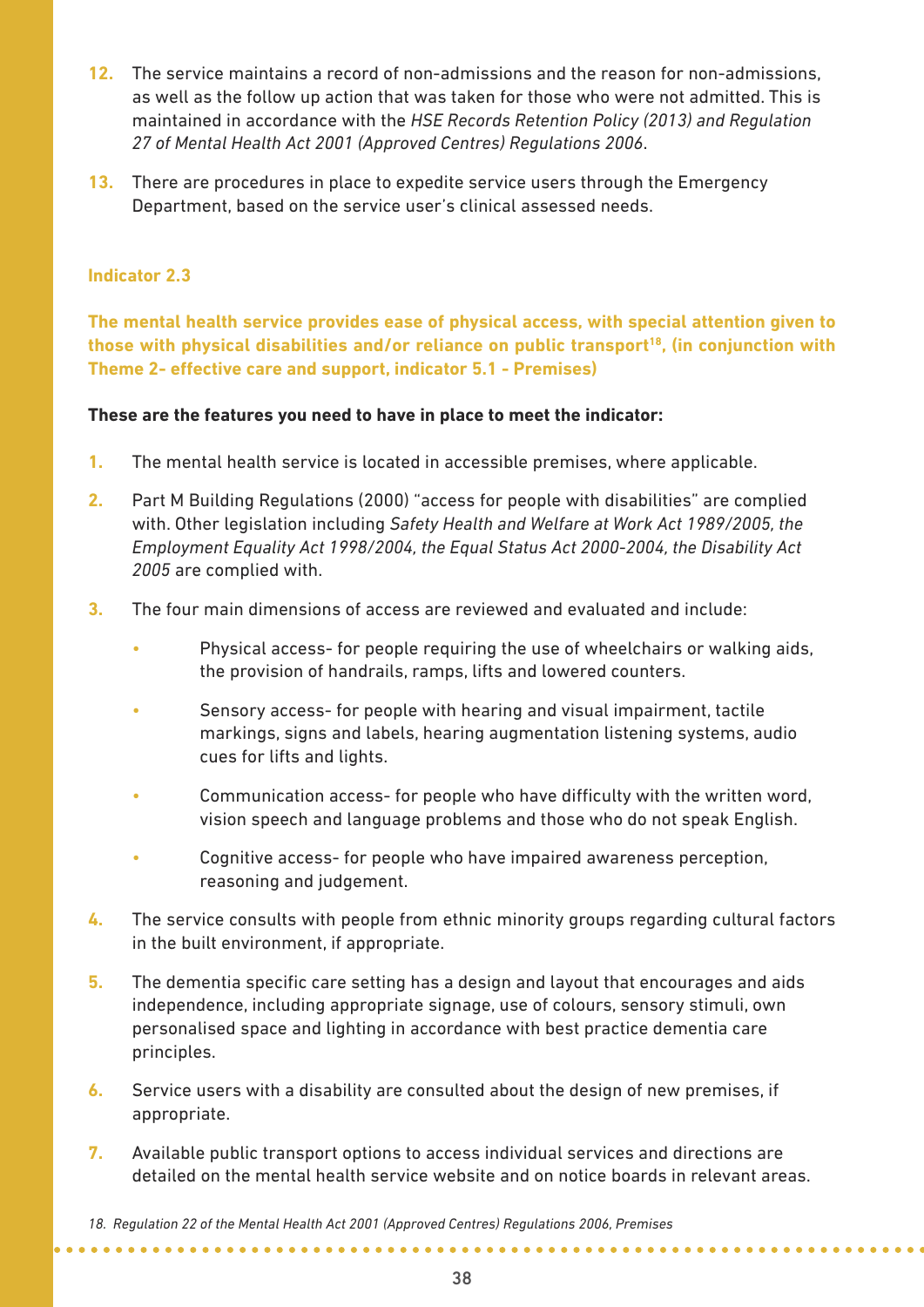# **Service users experience care which values them, respects his or her diversity and protects his or her rights**

#### **Indicator 3.1**

**The service ensures that service users are valued, his or her rights are protected and diversity is respected.** 

#### **These are the features you need to have in place to meet the indicator:**

- **1.** The mental health services' values are clearly defined, articulated and reflected in practice.
- **2.** The service user is consulted regarding their individual values and staff respond sensitively, as appropriate.
- **3.** The service user has access to the HSE Charter of Rights. This is available and on display for the service user to access.
- **4.** The service user is aware of the HSE Charter of Rights.
- **5.** The service user has access to an advocacy service to support them to understand his or her rights and responsibilities.
- **6.** The service user has access to an interpreter service, where necessary, to support them to understand his or her rights and responsibilities.
- **7.** The involuntary service user is provided with information on the involuntary admission process and is supported to read and understand the contents at an appropriate time. This includes the information as specified by the Mental Health Commission, in accordance with *Section 16 Mental Health Act (2001)*.
- **8.** Information is available to service users, family, carers, GP, Gardaí, etc. on the involuntary admission process, including the assisted admission process, if applicable.
- **9.** Cultural awareness training is provided to staff, as necessary.
- **10.** Accessible information about involuntary admission and rights is delivered in context, and is repeated as required, to service users, family and carers e.g. the Mental Health Commission Code of Practice on Admission, Transfer and Discharge to and from an Approved Centre, 2009
- **11.** Recovery approaches are encouraged to support service users to be involved in the assessment and management of risk, and to take positive and therapeutic risks within their day to day lives. This is in accordance with the HSE Risk Management in Mental Health Services Policy.

*19. Regulation 20 of the Mental Health Act 2001 (Approved Centres) Regulations 2006, Provision of Information to Services Users*

*20. Section 16 Mental Health Act, 2001 (as amended)*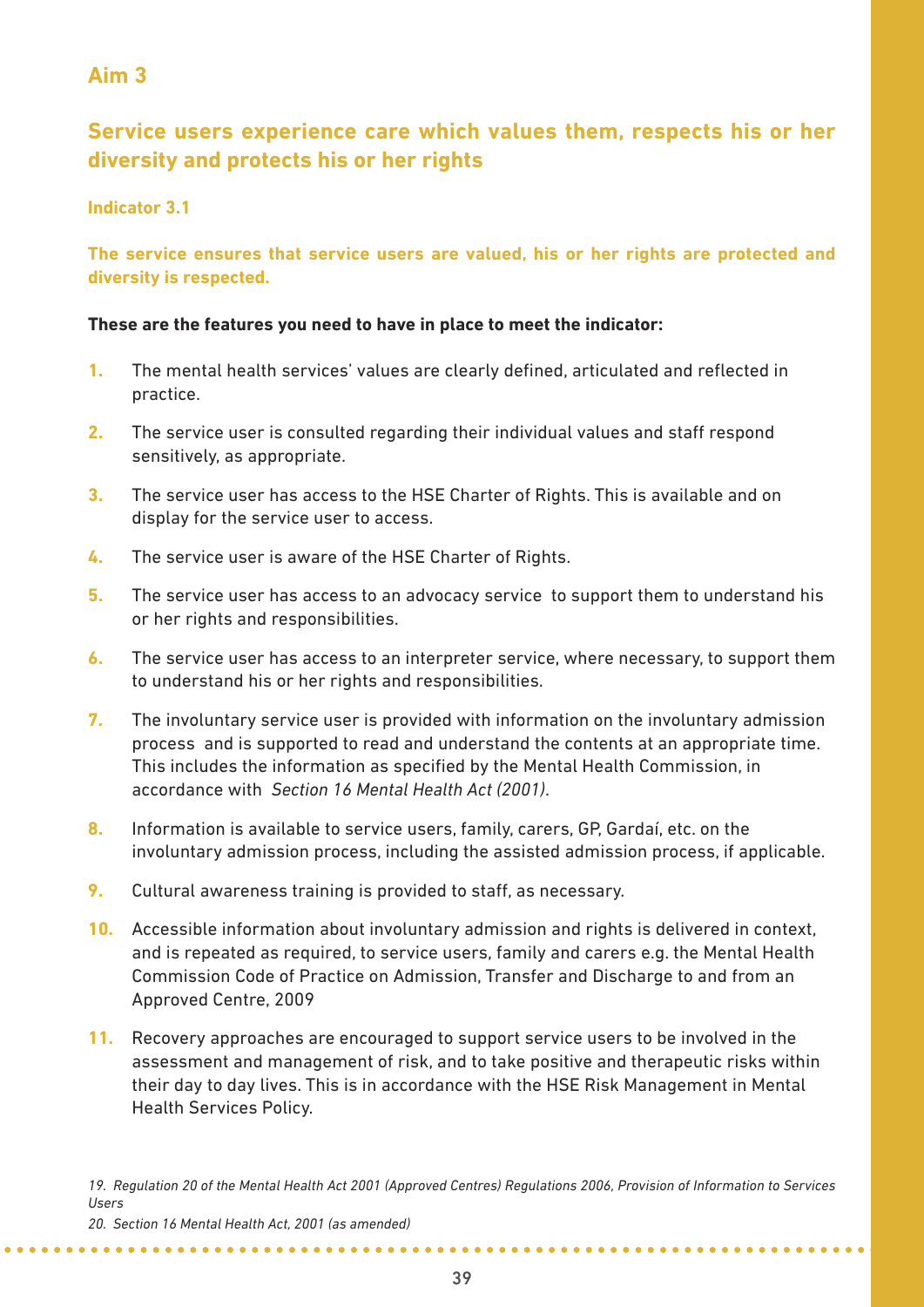#### **Personal Property and Possessions**<sup>21</sup>

- **12.** There are written operational policies and procedures on service user's personal property and possessions, in accordance with of Mental Health Act 2001 (Approved Centres) Regulations 2006, Regulation 8 Residents Personal Property and Possessions.
- **13.** At a minimum, the policies and procedures on personal property and possessions includes:
	- The roles and responsibilities of the service to support service users to manage his or her personal property and possessions.
	- The communications with the service user, and his or her representatives, regarding the service users' entitlement to bring personal property and possessions into the service at admission and on an ongoing basis.
	- The process to record, secure and manage the personal property and possessions of the service user, including money.
	- The process to allow a service user access to, and control over, his or her personal property and possessions, unless this poses a danger to the service user, or others, as indicated under an individual risk assessment and the service user's individual care plan.
- **14.** Relevant staff are recorded as having read and understood the policies and procedures on service users' personal property and possessions.
- **15.** Relevant staff can articulate the processes for service users' personal property and possessions as set out in the policy.
- **16.** A record is maintained of each service users' personal property and possessions and is available to the service user in accordance with the service's written policy.
- **17.** A detailed property checklist is compiled on admission of each service user's personal property, and possessions. The checklist is updated on an ongoing basis in line with the approved centre's policy.
- **18.** The property checklist is kept separate to the service user individual care plan, in accordance with of Mental Health Act 2001 (Approved Centres) Regulations 2006, Regulation 8 Residents Personal Property and Possessions. This is available to the service user.
- **19.** Service users are provided with new clothing<sup>22</sup> where necessary, where they do not have an adequate supply. Night clothes are not worn during the day, unless this is specified in the care plan, in accordance with Mental Health Act 2001 (Approved Centres) Regulations 2006, Regulation 7 Clothing. (Such clothing should be individually labelled).
- **20.** Service users retain control over their own personal property and possessions except under circumstances where this poses a danger to the service user or others, as indicated by the service users' individual care plan, and/or in accordance with the approved centre's policy.
- **21.** The service user's personal property and possessions are maintained safely when the centre assumes responsibility for them.
- *21. Regulation 8 Mental Health Act 2001 (Approved Centres) Regulations 2006, Residents Personal Property and Possessions 22. Regulation 7 of the Mental Health Act 2001 (Approved Centre) Regulations 2006, Clothing*

. . . . . . . . . . . . . . . . .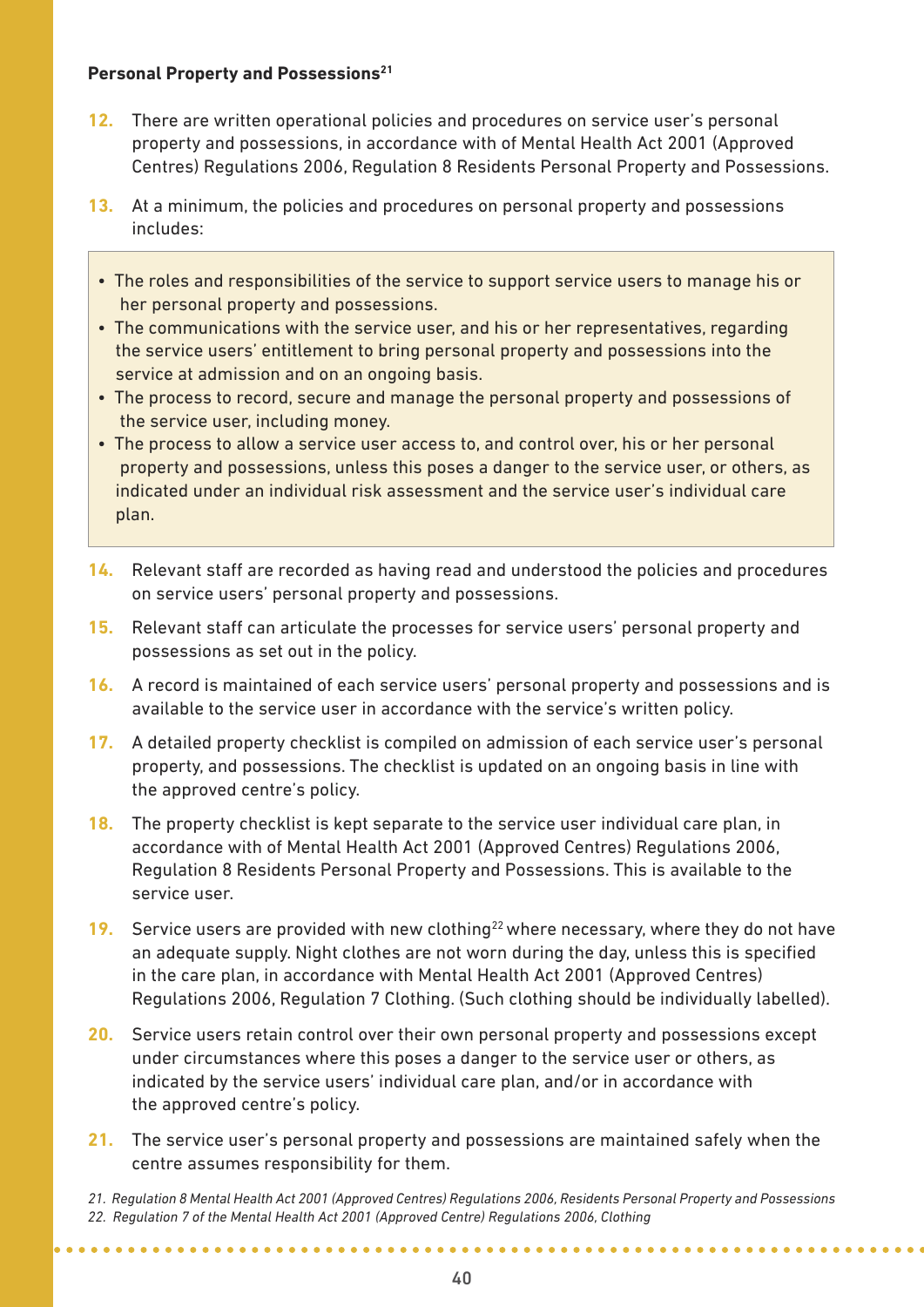- **22.** Secure facilities are provided for the safe-keeping of the service user's monies, valuables, personal property and possessions, as necessary.
- **23.** The service user is entitled to bring personal possessions with him/her, the extent of which is agreed at admission.
- **24.** The access to and use of service user monies is overseen by two members of staff and the service user or their representative.
- **25.** Where any money belonging to the service user is handled by staff, signed records of the staff issuing the money is retained. Where possible, this is counter-signed by the service user or their representative.
- **26.** Service users are supported to manage his or her own property, unless this poses a danger to the service user or others as indicated in their individual care plan.
- **27.** Personal property logs are monitored.
- **28.** Analysis is completed to identify opportunities to improve the processes for service users' personal property and possessions. This is documented.

#### **Religion23**

- **29.** Service users are facilitated, in so far as is reasonably practicable, in the practice of their religion, in accordance with *Mental Health Act 2001 (Approved Centres) Regulations 2006, Regulation 10 Religion*.
- **30.** There is a policy and procedures on the practice of religion, and at a minimum the policy and procedures includes:
	- Identifying the service user' religious beliefs.
	- The roles and responsibilities in relation to the support of service user' religious practices.
	- Facilitating service users in the practice of his or her religion, insofar as is practicable.
	- Respecting religious beliefs during the provision of services, care and treatment.
	- Respecting a service users' religious beliefs and values within the routines of daily living, including service user choice regarding his or her involvement in religious practice.
- **31.** Relevant staff are recorded as having read and understood the policies and procedures on religion.
- **32.** Relevant staff can articulate the processes for facilitating service users in the practice of his or her religion as set out in the policies and in the service users' Integrated Care Plan.
- **33.** The implementation of the policy and procedures to support service users' religious practices is reviewed to ensure it reflect the identified needs of the service user. This is documented.

*23. Regulation 10 of the Mental Health Act 2001 (Approved Centres) Regulations 2006, Religion*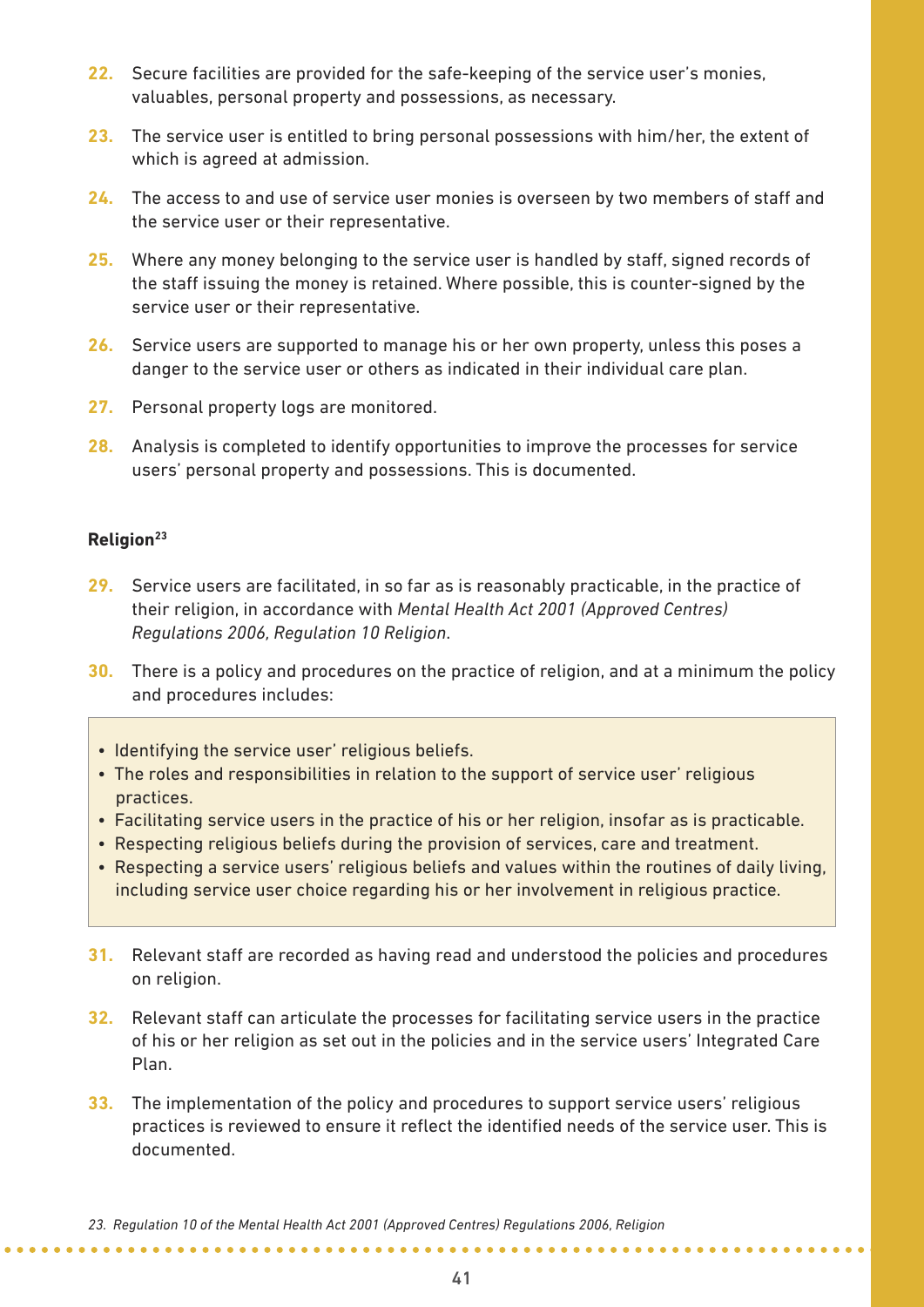- **34.** Implementation of the policies and procedures includes:
	- Service users' rights to practice religion are facilitated within the service insofar as is practicable.
	- There are facilities provided within the service for service users' religious practices, insofar as is practicable.
	- Service users have access to their nominated spiritual representative (e.g. a Cleric. Imam, Minister, Pastor, Priest, Rabbi or other).
	- Service users have access to local religious services and are supported to attend, if deemed appropriate following a risk assessment.
	- Care and services that are provided within the service are respectful of the service users' religious beliefs and values.
	- Any specific religious requirements relating to the provision of services, care and treatment are clearly documented.
	- The service user is facilitated to observe or abstain from religious practice in accordance with his/her wishes.

#### Searches<sup>24</sup>

- **35.** There are written operational policies and procedures in place on the searching of a service user, his or her belongings and the environment in which he/she is accommodated and with the consent of the service user, in accordance with Mental Health Act 2001 (Approved Centres) Regulations 2006, Regulation 13, Searches.
- **36.** At a minimum, the policies and procedures includes:
	- The management and application of searches of a service user, his or her belongings and the environment in which he or she is accommodated.
	- The consent requirements of a service user regarding searches.
	- The process for carrying out searches in the absence of consent.
	- The process following the finding of illicit substances during a search, including as appropriate Garda liaison and /or assistance.
	- The roles and responsibilities in relation to the implementation of service user searches.
	- The application of individual risk assessment in relation to service user searches.
	- The processes for communicating the service's search policies and procedures to service users and staff.
	- The processes for informing the service user being searched of what is happening and why.
	- The considerations to be provided to the service user in relation to his or her dignity, privacy and gender during searches.
	- The requirement to record searches, including the reason for the search and the outcome of the search.

*24. Regulation 13 of the Mental Health Act 2001 (Approved Centres) Regulations 2006, Searches*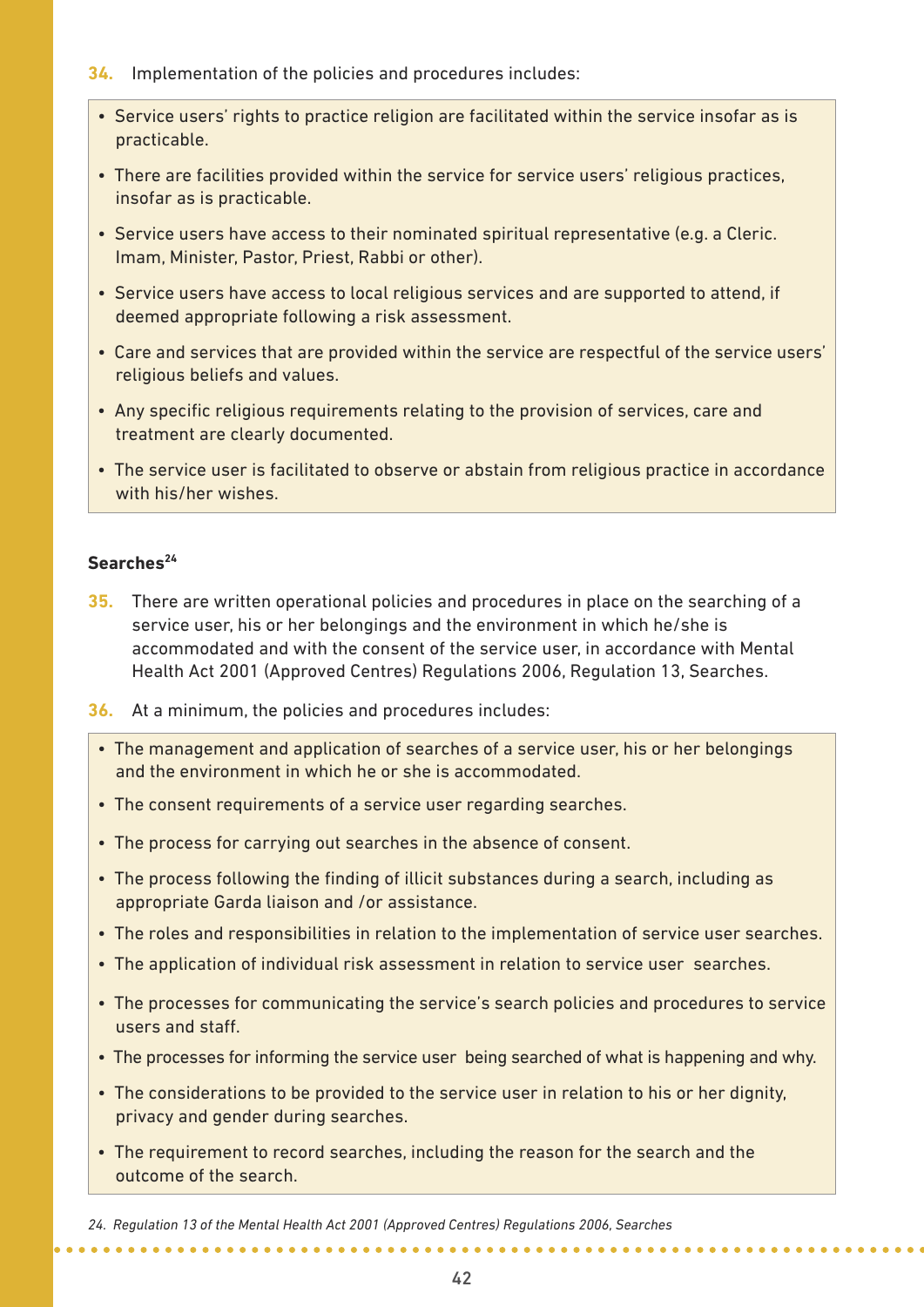- **37.** Consent is sought prior to all searches. The request for consent and the received consent is documented for every search of a service user and every property search.
- **38.** General written consent may be sought on admission for routine environmental searches.
- **39.** Where consent has not been received, this is documented and the policies and procedures relating to searches without consent are implemented.
- **40.** The policies and procedures on searching are implemented. An audit is carried on a six-monthly basis to ensure that the policies and procedure is adhered to.
- **41.** Relevant staff have read and understand the policies and procedure on searches. This is documented.
- **42.** Relevant staff can articulate the searching process as set out in the policy.
- **43.** Service users are aware of the policies and procedures on searching. This is communicated to all service users.
- **44.** There is a minimum of two appropriately qualified staff in attendance when searches are being conducted.
- **45.** Searches are only carried out for the purpose of creating and maintaining a safe and therapeutic environment for the service user and staff and following a risk assessment.
- **46.** Risk is assessed prior to a search of a service users, their property or the environment, appropriate to the type of search being undertaken.
- **47.** Where a service user is required to be searched, he /she is informed of what is happening and why.
- **48.** All searches are undertaken with due regard to the service users' dignity, privacy and gender. At least one of the staff members conducting the search is the same gender as the service user being searched.
- **49.** A written record is maintained of each search carried out (including property searches) and includes the reason for the search and the names of both staff members who undertook the search and details of who was in attendance for the search.
- **50.** Each search record is systematically reviewed to ensure the requirements of the Mental Health Act 2001 (Approved Centres) Regulations 2006, Regulation 13 Searches have been complied with. Analysis is completed to identify opportunities for improvement of search processes. This is documented.
- **51.** A log of searches is maintained and a systematic review of the data is undertaken to ensure the requirements of the regulation on searches is complied with. An analysis is conducted and documented to identify opportunities for learning and improvement.
- **52.** The centre has written operational policies and procedures in relation to the finding of illicit substances and procedures for Garda involvement, if appropriate. This is implemented, as required. Staff have read and understood the policy and this is recorded.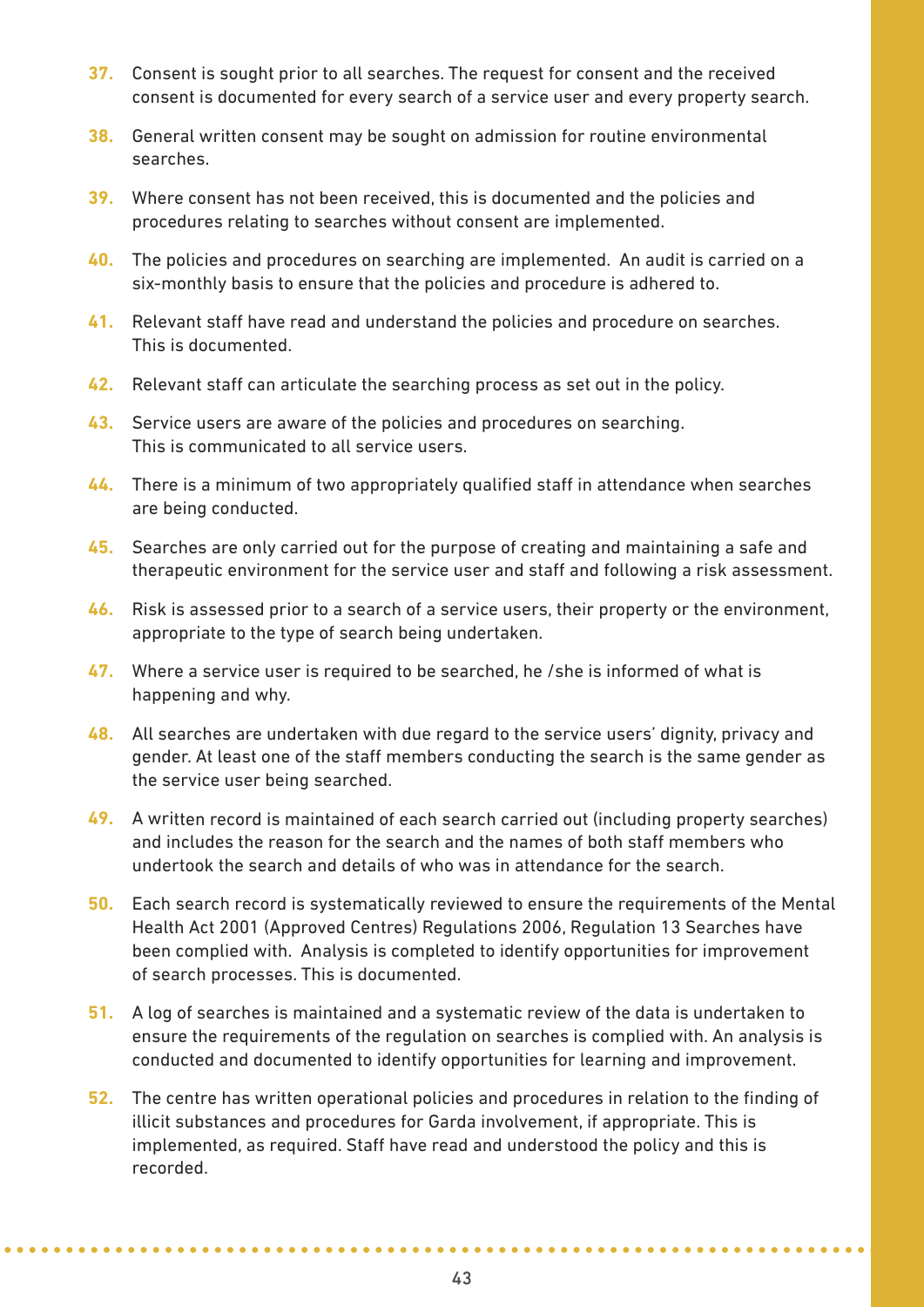#### **Indicator 3.2**

#### **Systems are in place to support service users who are at risk of not understanding their rights**

#### **These are the features you need to have in place to meet the indicator:**

- **1.** A register of interpreters and support services are available to the workforce, service users, family and carers, in accordance with of *Mental Health Act 2001 (Approved Centres) Regulations 2006, Regulation 20 (d), Details of Relevant Advocacy and Voluntary Agencies are Provided.*
- **2.** The services user is supported and encouraged to contact advocacy services.
- **3.** A copy of the Mental Health Commission "Your Guide to the Mental Health Act 2001" is available to the service user, in an understandable form and language.
- **4.** The service user is informed as to how information is shared about them.
- **5.** The service user's right to privacy is respected and the duty of confidentiality upheld.
- **6.** Personal information regarding the service user is not communicated to a third party e.g. family, carer, advocate, health professional in another health care setting or outside agency, without the service user's consent, unless the service user poses a significant risk of harm to themselves, another person or society and duty of care requires this information to be shared.
- **7.** The service user's clinical records reflect assessment of need including risk and the interventions and support provided.

#### **Indicator 3.3**

#### **Service users, family and carers have the right to independently determine who will represent their views to the Mental Health Service.**

#### **These are the features you need to have in place to meet the indicator:**

- **1.** Written information about access to a range of independent advocacy services is available in brochures and on posters throughout the service, in accordance with the Mental Health Act 2001 (Approved Centres) Regulations 2006, Regulation 20, (d) details of relevant advocacy and voluntary agencies is provided.
- **2.** Service users are able to access peer support workers, if employed in the relevant area.
- **3.** Job descriptions are in place for peer support workers outlining accountabilities and confidentiality requirements to service users and to the mental health service.
- **4.** The service user's records demonstrate that he/she has independently determined who will represent his/her views.
- **5.** The mental health service has properly informed the Mental Health Commission of service users who have been involuntarily detained.
- **6.** The Mental Health Commission has appointed a lawyer for the service user if involuntarily detained under the Mental Health Act (2001).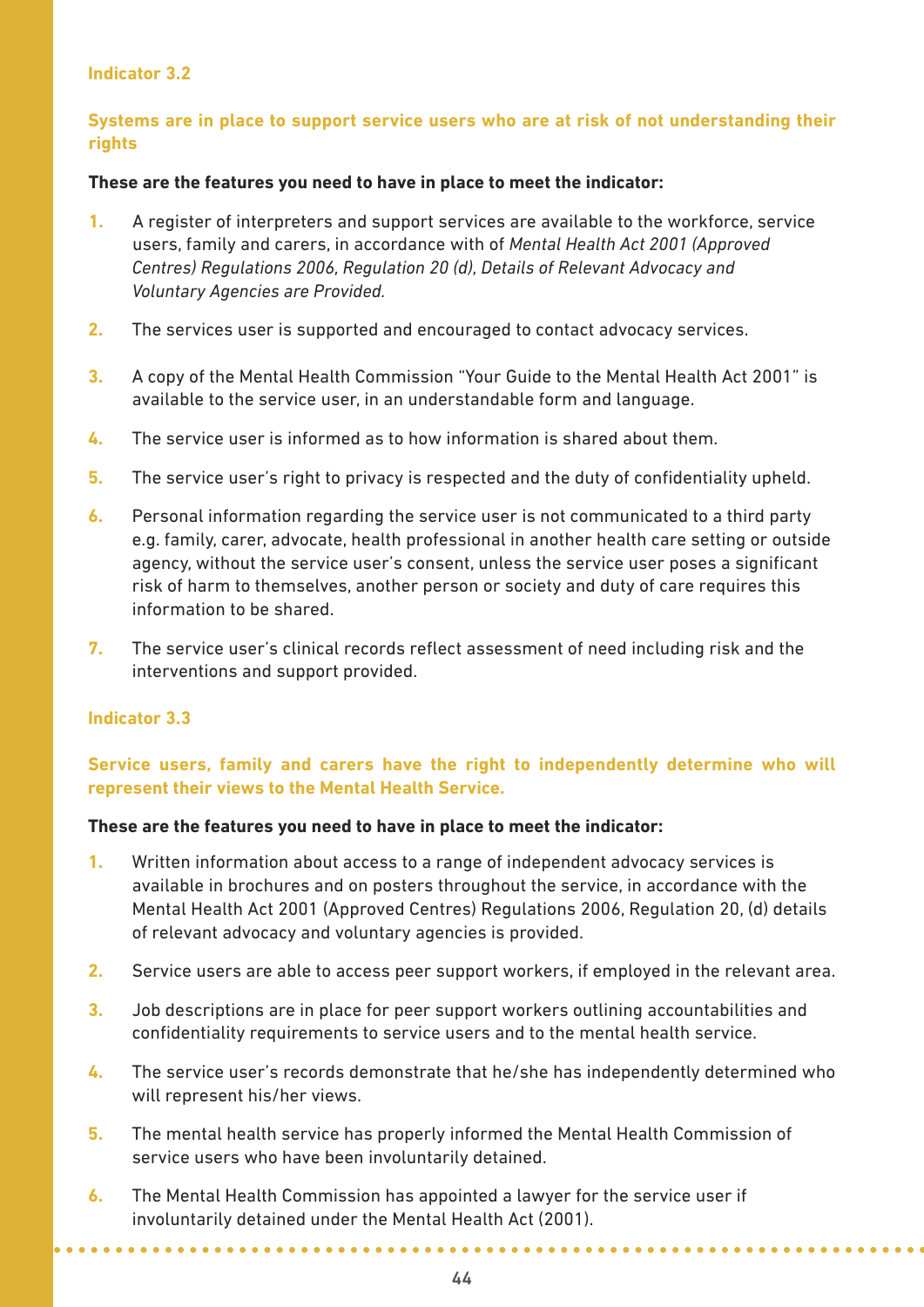#### **Indicator 3.4**

#### **Mental Health Services cooperate fully with Mental Health Tribunals25 (Adult Services only)**

#### **These are the features you need to have in place to meet the indicator:**

- **1.** There are written policies and procedures available in relation to the facilitation of Mental Health Tribunals.
- **2.** At a minimum, the policies and procedures includes:
	- The roles and responsibilities in relation to Mental Health Tribunals relevant to the service.
	- The relevant legislative requirements in relation to Tribunals.
	- The provision of information to the service user regarding the Mental Health Tribunals.
	- The communication processes between the service and external parties involved in the Mental Health Tribunals.
	- The resources and facilities provided by the service to support service users attending a Mental Health Tribunal, including the availability of staff to attend a Tribunal, as necessary.
- **3.** Relevant staff have read and understood the policies and procedures relating to Mental Health Tribunals and this is documented.
- **4.** Relevant staff can articulate the policies and procedures for facilitating Mental Health Tribunals.
- **5.** The implementation of the policies and procedures in relation to facilitating Mental Health Tribunals is monitored, to ensure that the rights and needs of the service user are appropriately supported.
- **6.** Analysis is completed to identify opportunities to improve the processes for facilitating Mental Health Tribunals.
- **7.** The service provides private facilities to support the Mental Health Tribunal process.
- **8.** The service provides adequate resources to support the local Mental Health Tribunal process.
- **9.** Staff attend Mental Health Tribunals and provide assistance, as necessary, when the service user requires assistance to attend or participate in the process.
- **10.** Staff provide support to the service user after the tribunal outcome is known.

*25. Section 18 of Mental Health Act, 2001 (as amended)*

**\*\*\*\*\*\*\*\*\*\*\*\*\*\*\*\*\*\*** 

*Regulation 30 of Mental Health Act 2001 (Approved Centres) Regulations 2006, Mental Health Tribunals*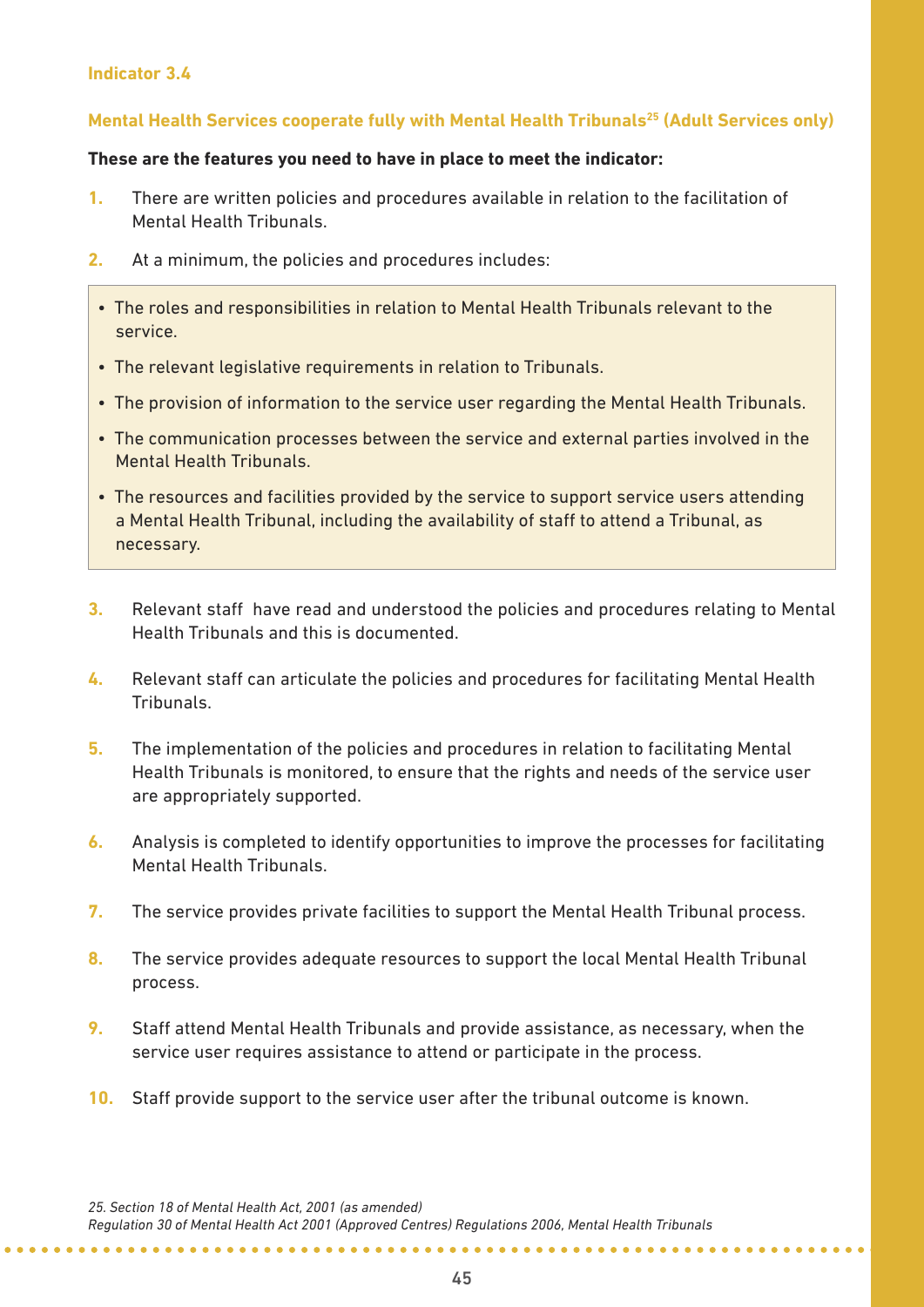#### **Indicator 3.5**

**The mental health service supports and promotes opportunities to enhance service users'** positive social connections<sup>26</sup> with family, children, friends and their community.

#### **These are the features you need to have in place to meet the indicator:**

- **1.** There is a mission statement which identifies recovery processes and outcomes, which is developed in consultation with service users, family, carers, and staff.
- **2.** There is access to inpatient and community fora, peer support groups, family and carer member peer groups. Information from interactions with service users is maintained confidentially.
- **3.** Multi-disciplinary teams encourage referrals and access to peer support workers and peer support services, where available.
- **4.** Information is provided to staff, service users, family and carers about the range of support networks that are available in the community (e.g. peer support services, services outside mainstream mental health services, local day services and educational institution and recovery colleges).
- **5.** The service user's care plan includes actions to increase social inclusion and participation in local and community groups. This includes mainstream social inclusion activities and supports.
- **6.** Appropriate arrangements are made for service users to receive visitors, in accordance with Mental Health Act 2001 (Approved Centres) Regulations 2006, Regulation 11 Visits, having regard to:
	- The nature and purpose of the visit.
	- The needs of the service user
	- Reasonable times are identified during which a service user may receive visits.
	- All reasonable steps to ensure the safety of service users and visitors.
	- The freedom of a service user to receive visits and the privacy of a service user during visits are respected, in so far as is practicable, unless indicated otherwise in the service user's individual care plan.
	- The visiting room/area is suitable for visiting children.
	- Ensuring that children visiting are always accompanied, to ensure their safety and ensuring that this is communicated publicly.
- **7.** Written operational policies and procedures are available in relation to visits.

*26. Regulation 11 of the Mental Health Act 2001 (Approved Centres) Regulations 2006 , Visits*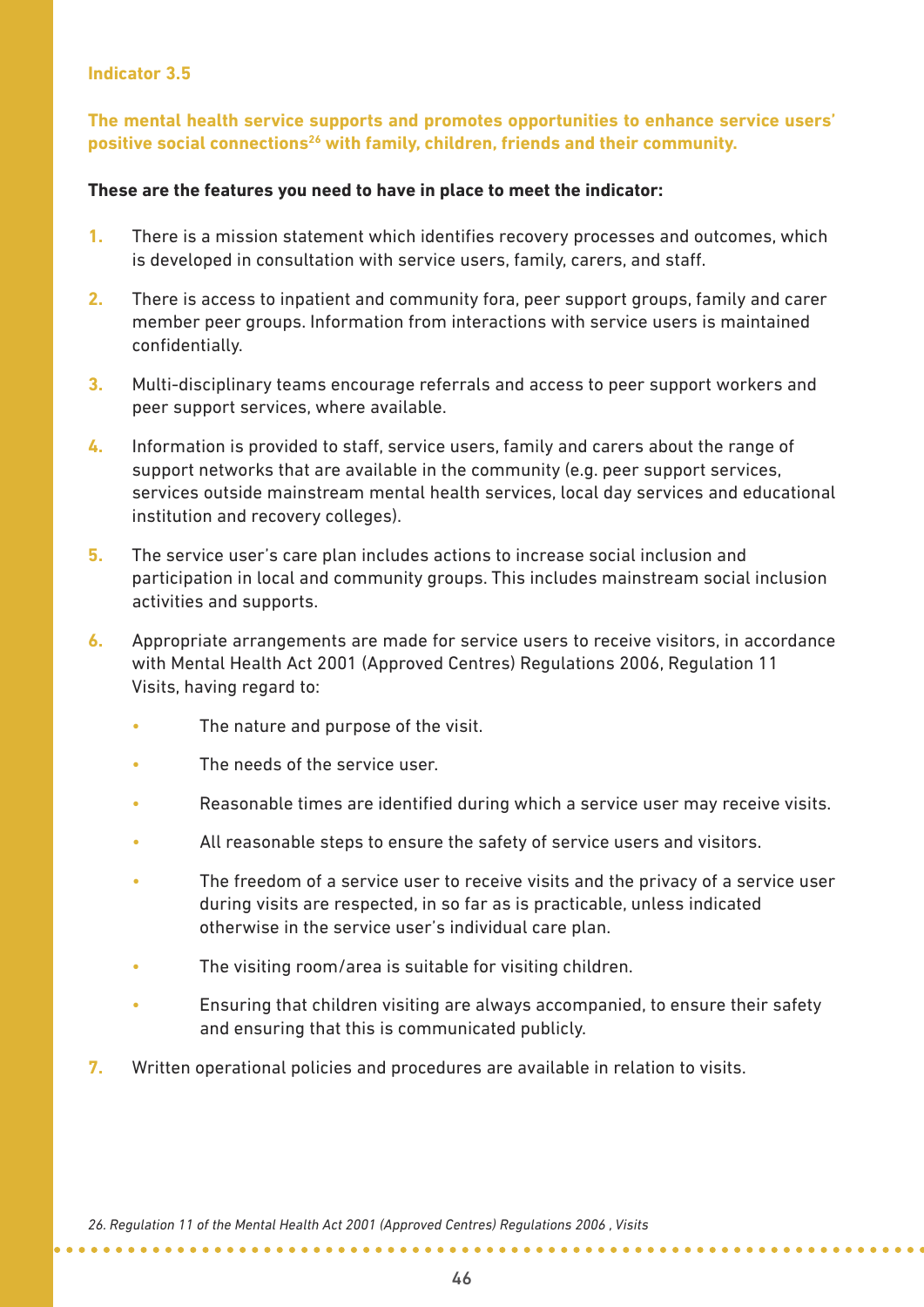- **8.** At a minimum, the policies and procedures include:
	- The process for restricting visitors is based on a service user's request, an identified risk to service users, an identified risk to others or an identified health and safety risk.
	- The availability of appropriate locations for service user visits.
	- The arrangements and appropriate facilities for children visiting a service user
- The required visitor identification methods.
- **9.** Relevant staff have read and understood the policies and procedures on visits and this is documented.
- **10.** Relevant staff can articulate the policies and procedures for visits.
- **11.** The implementation of the policy on visits is reviewed to ensure it is appropriate to the identified needs of service user.
- **12.** Restrictions on service user's rights to receive visitors is monitored and reviewed on an ongoing basis.
- **13.** Analysis is completed to identify opportunities to improve visiting processes.
- **14.** Visiting times are appropriate and reasonable and are publicly displayed.
- **15.** Justifications for visiting restrictions are documented in the service user's clinical file.
- **16.** The clinical file documents the names of the visitors the service user does not wish to see and those who pose a risk to the service user.
- **17.** A separate visitor's room or visiting area is provided where service users can meet with visitors in private (unless there is an identified risk to the service user, an identified risk to other or a health and safety risk.)
- **18.** Appropriate steps are taken to ensure the safety of service users and visitors during visits.

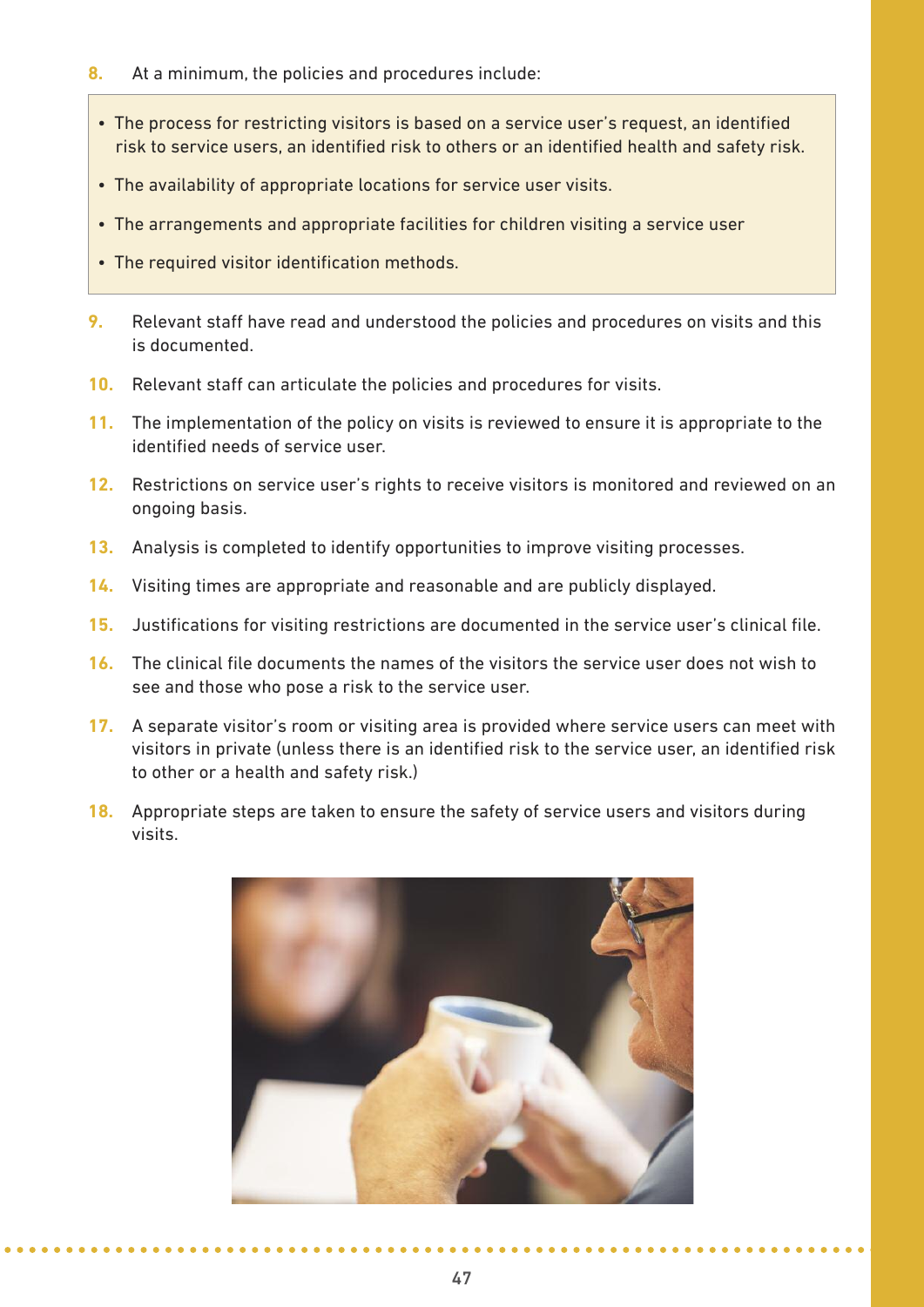# **Service users are enabled to participate27 in making informed decisions about their care.**

**Indicator 4.1** 

**Mechanisms are in place to provide information to service users and to align the information provided to service users with their capacity to understand.**

#### **These are the features you need to have in place to meet the indicator:**

- **1.** There are policies and procedures in place within the service that provide ongoing information to service users.
- **2.** At a minimum, the policies and procedures include:
	- The roles and responsibilities for the provision of information to service users.
	- The information provided to service users at admission.
	- The information provided to service users on an ongoing basis.
	- The process for identifying the service users' preferred ways of receiving and giving information. The methods for providing information to service users with specific communication needs.
	- The interpreter and translation services available within the service.
	- The process in place to manage the provision of information to service user representatives, family and next-of-kin, as appropriate.
	- The advocacy arrangements.
- **3.** The policies and procedures on providing ongoing information to service users are implemented.
- **4.** All staff have read and understand the policy on the provision of information to service users. This is documented.
- **5.** All staff can articulate the processes for providing information to service users, as set out in the policy.
- **6.** The service user's communication needs are assessed on admission and documented in their individual care plan.
- **7.** Information is provided in a manner which meets each service user's assessed needs.
- **8.** Relevant documentation from committees and meetings demonstrates service user involvement in developing service user information resources.

*27. Regulation 12 of the Mental Health Act 2001 (Approved Centres) Regulations 2006, Communication Regulation 20 of the Mental Health Act 2001 (Approved Centres) Regulations 2006, Provision of Information to Service Users*

\*\*\*\*\*\*\*\*\*\*\*\*\*\*\*\*\*\*\*\*\*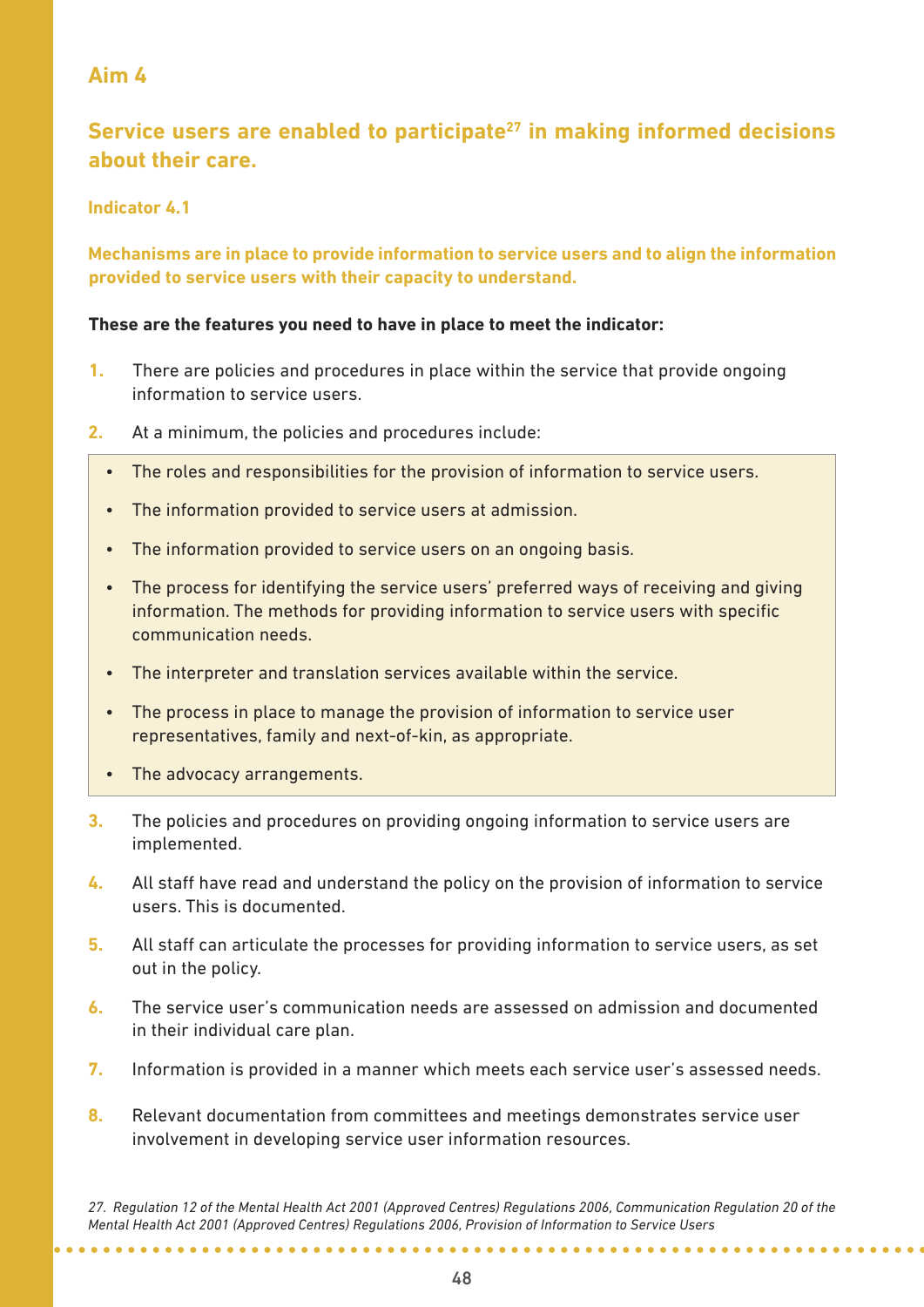- **9.** A database of interpreter and other advocacy and support services (including voluntary agencies) is made available to the workforce, service users, family and carers. This includes peer and self-advocacy.
- **10.** The Provision of information to service users, is in accordance with Regulation 20 of the Mental Health Act 2001 (Approved Centres) Regulations 2006 -, and is in an accessible, booklet format, provided at admission and includes at a minimum:
	- Details of the service user's multidisciplinary team.
	- Verbal and written information on the service user's diagnosis.
	- Suitable written information relevant to the service user's diagnosis unless in the service user's psychiatrist view the provision of such information might be prejudicial to the physical and/or mental health, well-being or emotional condition of the service user.
	- Housekeeping practices, including arrangements for personal property.
	- Mealtimes.
	- Visiting times and visiting arrangements.
	- Service Users' rights.
	- Complaints policy and procedure<sup>28</sup>.
	- Details of advocacy
	- Service user information is offered in formats that is appropriate and supports his/ her individual needs.
- **11.** Information is provided on relevant care practices appropriate to the service user's needs, (e.g. use of medication, diagnosis, recovery pathways, general and mental health, roles and responsibilities of team members).
- **12.** Service users are provided with written and verbal information regarding their diagnosis unless the service users' psychiatrist considers that the provision of such information might be prejudicial to the service users' physical or mental health, well-being or emotional condition. The justification for restricting information regarding a service users' diagnosis is documented in their clinical file.
- **13.** Each service user has access to information resources available. (e.g. pamphlets, DVD, education resources, ICT programmes) to support their needs and to help them to make informed decision about their care.
- **14.** Information is provided to the service user as to any potential effects of treatments, including the risks and possible side effects.
- **15.** Medication information sheets, as well as verbal information, are provided in a format that is appropriate to the service user's needs. effects.

**\*\*\*\*\*\*\*\*\*\*\*\*\*\*\*\*\*\*\*\*\*\***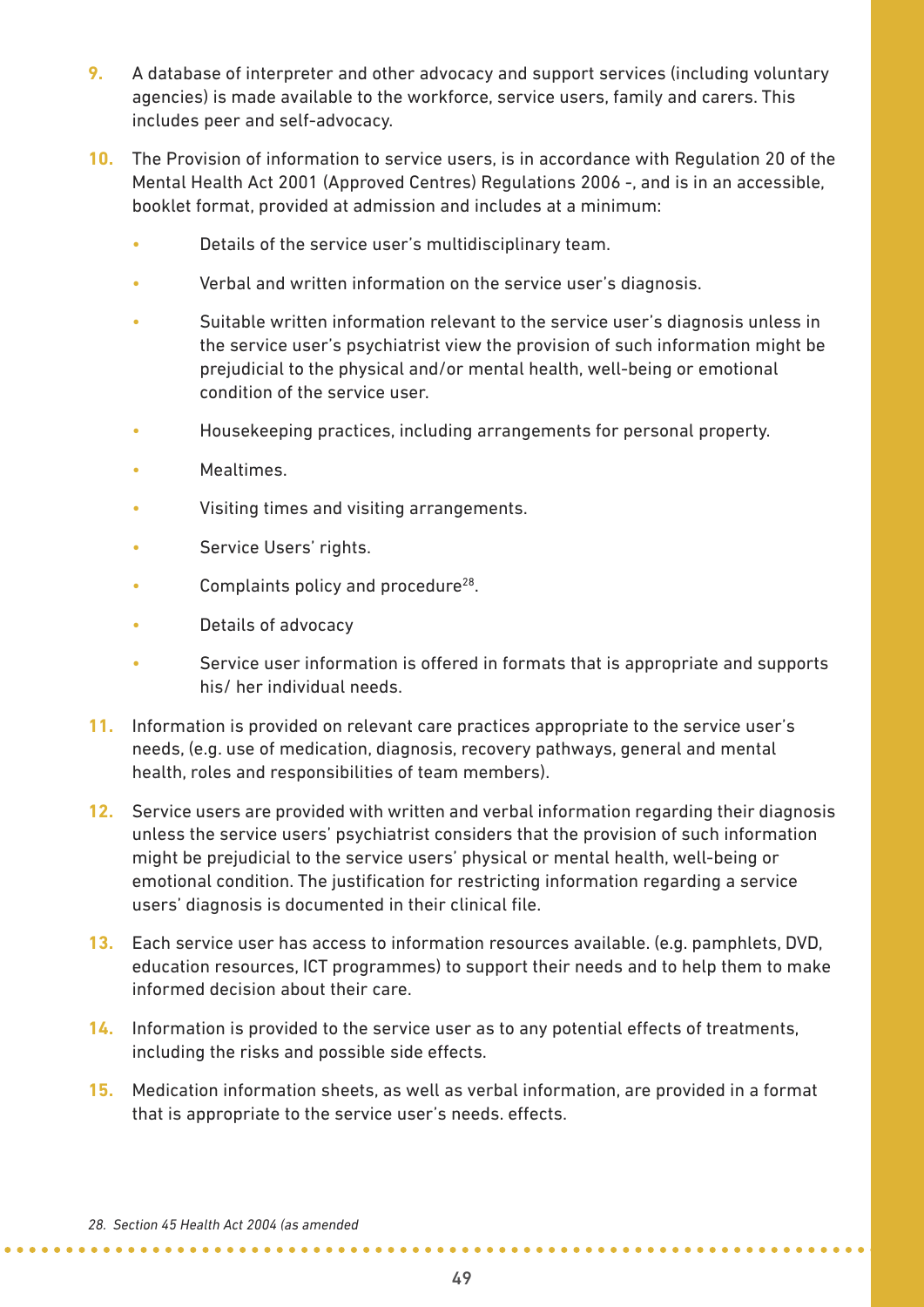- **16.** The content of the medication information sheets includes information on indications for use of all medications to be administered to the service user, including any possible side-effects.
- **17.** The information in the documents provided by, or within, the service is evidence-based.
- **18.** Information documents provided by, or within, the service are appropriately reviewed and approved prior to use.
- **19.** Service Users have access to interpretation and translation services as required.
- **20.** The implementation of the policy on the provision of information to service users is monitored and continuously improved.
- **21.** The provision of information to service users is monitored on an ongoing basis to ensure the information is appropriate and accurate, particularly where information changes occur e.g. information on medication and housekeeping practices.
- **22.** Review and analysis is completed to identify opportunities to improve the processes for providing information to service users. The findings and the lessons learned from this process are shared and documented.

#### **Indicator 4.2**

**Service users, family and carers are supported to document clear advance care directives for physical and mental health and Do Not Attempt Resuscitation orders (DNAR) (only applicable for voluntary Service users).** 

#### **These are the features you need to have in place to meet the indicator:**

- **1.** There are policies and procedures on advance care directives and Do Not Attempt Resuscitation orders (DNARs), in accordance with the Mental Health Act 2001 (Approved Centres) Regulations 2006, Regulation 14, Care of the Dying and HSE Policy.
- **2.** The policies and procedures on advance care and directives and DNARs are implemented.
- **3.** Staff have read and understood the policies and procedures, and this is documented.
- **4.** Staff training is provided on the policies and procedures regarding Advance Care Directives and DNAR's.
- **5.** The service user receives timely and appropriate assistance to discuss a plan for his or her end of life care, if required- including documentation relating to Advance Care Directives. There is support from advocacy if necessary.
- **6.** Each service user has an opportunity to obtain relevant information and participate in discussions regarding end of life care planning including;
	- His or her preferences regarding decision making and communication.

. . . . . . . . . . . . . . .

• His or her wishes in relation to end of life care, including symptom control and nutrition and hydration.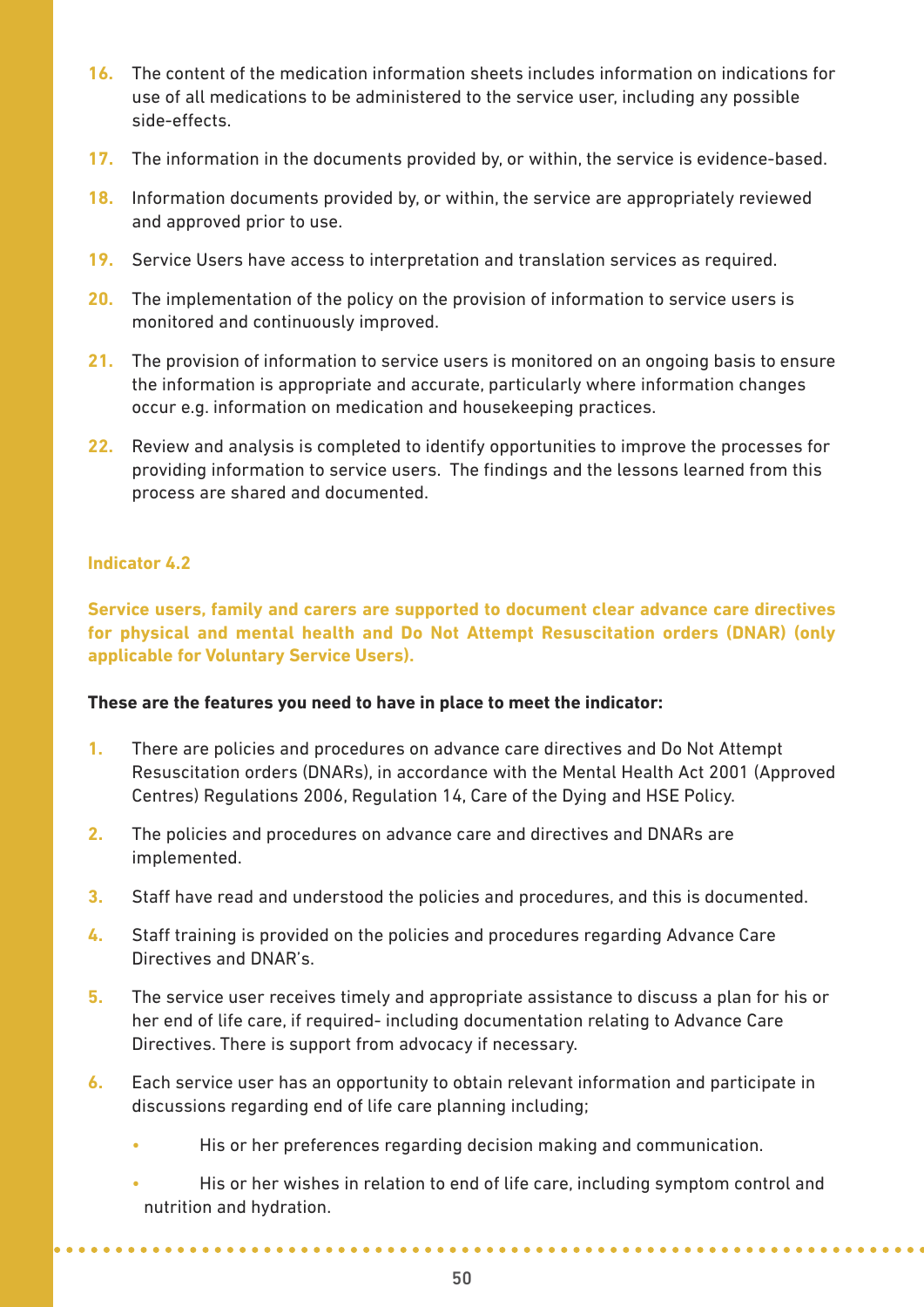- **7.** The service user's preferences in relation to end of life care, including advance care directives and DNAR are documented in his or her care plan reflective of the HSE National Consent Policy (2013) Part 4 DNAR.
- **8.** If the service user has difficulty in expressing his or her wishes and preferences or lacks functional capacity, all reasonable steps are taken to maximise his or her ability to participate in the decision-making process.
- **9.** Advance Care Directives relating to end of life care as well as DNAR orders and associated documentation are clearly evidenced in the service user's clinical file.
- **10.** There are systems in place to manage the DNAR in accordance with the service policy.
- **11.** All consultation with the service user, family and carers regarding a (DNAR) decision are detailed in their clinical file. This is subject to the consent of the service user, where possible.
- **12.** The service user is provided with the agreed end of life care, as set out in his or her care plan.
- **13.** Staff can articulate the processes for advance care directives and DNAR's.

# **Service users' informed consent<sup>29</sup> to care and treatment is obtained in accordance with legislation and best available evidence.**

#### **Indicator 5.1**

**All care delivered is subject to the informed consent of the voluntary service user, in accordance with their will and preferences, or by the involuntary service user, in accordance with legislative requirements.**

#### **These are the features you need to have in place to meet the indicator:**

- **1.** There are policies and procedures on obtaining and acting in accordance with the informed consent of service users in line with the *HSE National Consent Policy and the Mental Health Act (2001)*.
- **2.** The Policies and procedures on obtaining and acting in accordance with the informed consent is referenced with the *Mental Health Act (2001)* which addresses the arrangements that protect the best interest of children $30$  and service users who lack capacity under the legislation and vulnerable adults.
- **3.** The HSE National Consent policy (2014) is implemented.

**4.** Staff receive training on the policies and procedures, the *Mental Health Act (2001)* and Assisted Decision (Capacity) Legislation (2015) as appropriate.

*29. Health Service Executive National Consent Policy; Mental Health Commission Guidance Document - Part 4 Mental Health Act 2001 Consent to Treatment*

*30. Child and Adolescent Mental Health Service (CAMHS) Standard Operating Procedure 2015*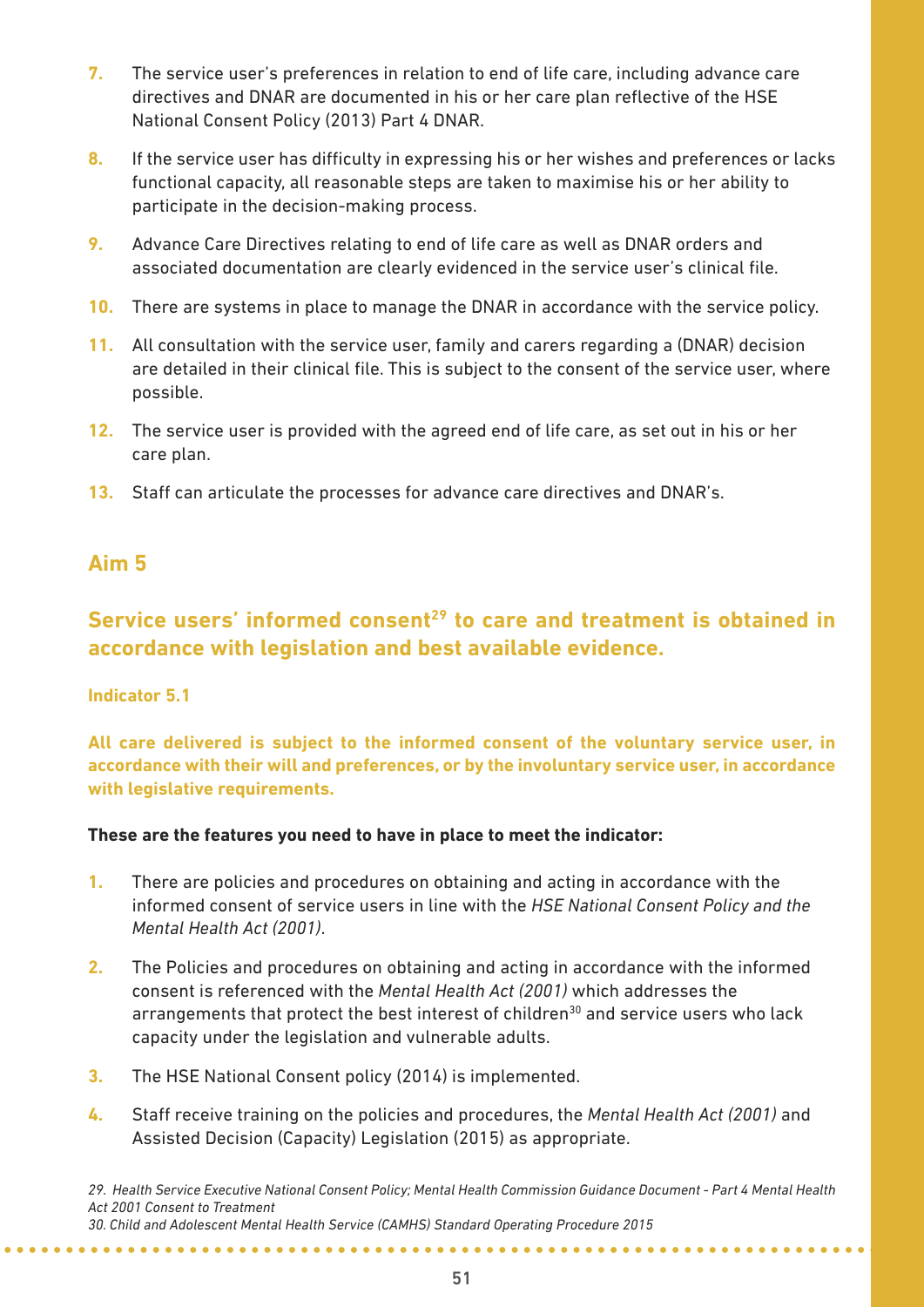- **5.** The mental health service has arrangements in place to support the service user in making valid and informed consent to treatment and care and the provision of confidential information. These arrangements are in accordance with the provisions of the *Mental Health Act (2001)*, where appropriate, Mental Health Commission Statutory Form describing the assistance provided to the patient i.e. Form 17.
- **6.** In the absence of service user consent to treatment, the provision of sections *59 (Electro-convulsive therapy), 60 (Administration of medicine) and 61 (Administration of medicine to a child) of the Mental Health Act (2001)* (as amended)<sup>31</sup> must be complied with regards to detained service users.
- **7.** In the case of a child, informed consent is obtained from either parent or the legal guardian or the courts. The view of the child is taken into consideration.
- **8.** Service users confirm that they understand decisions about their consent, treatment and care, where possible. This is provided through discussion with service users.

# **Service users' dignity, privacy32 and autonomy are respected and promoted at all times.**

#### **Indicator 6.1**

#### **Each service user receives the care that respects their confidentiality, privacy, dignity and autonomy.**

#### **These are the features you need to have in place to meet the indicator:**

- **1.** There are policies and procedures in place in relation to service user dignity and privacy and autonomy, in accordance with the Mental Health Act (2001), (Approved Centres Regulations 2006, Regulation 21 Privacy.
- **2.** At a minimum the policies and procedures on service users' dignity, privacy and autonomy include:
- The roles and responsibilities for to the provision of service user privacy and dignity.
- The method for identifying and ensuring, where possible, the service user's privacy and dignity expectations and preferences.
- The layout and furnishing requirements to support service user privacy and dignity within the practice setting.
- The mental health service 's process to be applied where service user's privacy and dignity is not respected by staff.

. . . . . . . . . . . . . . . .

*<sup>31.</sup> Mental Health Commission Memorandum on the Mental Health (Amendment) Act 2015 (03.02.16) 32. Regulation 21 of the Mental Health Act 2001 (Approved Centre) Regulations 2006, Privacy*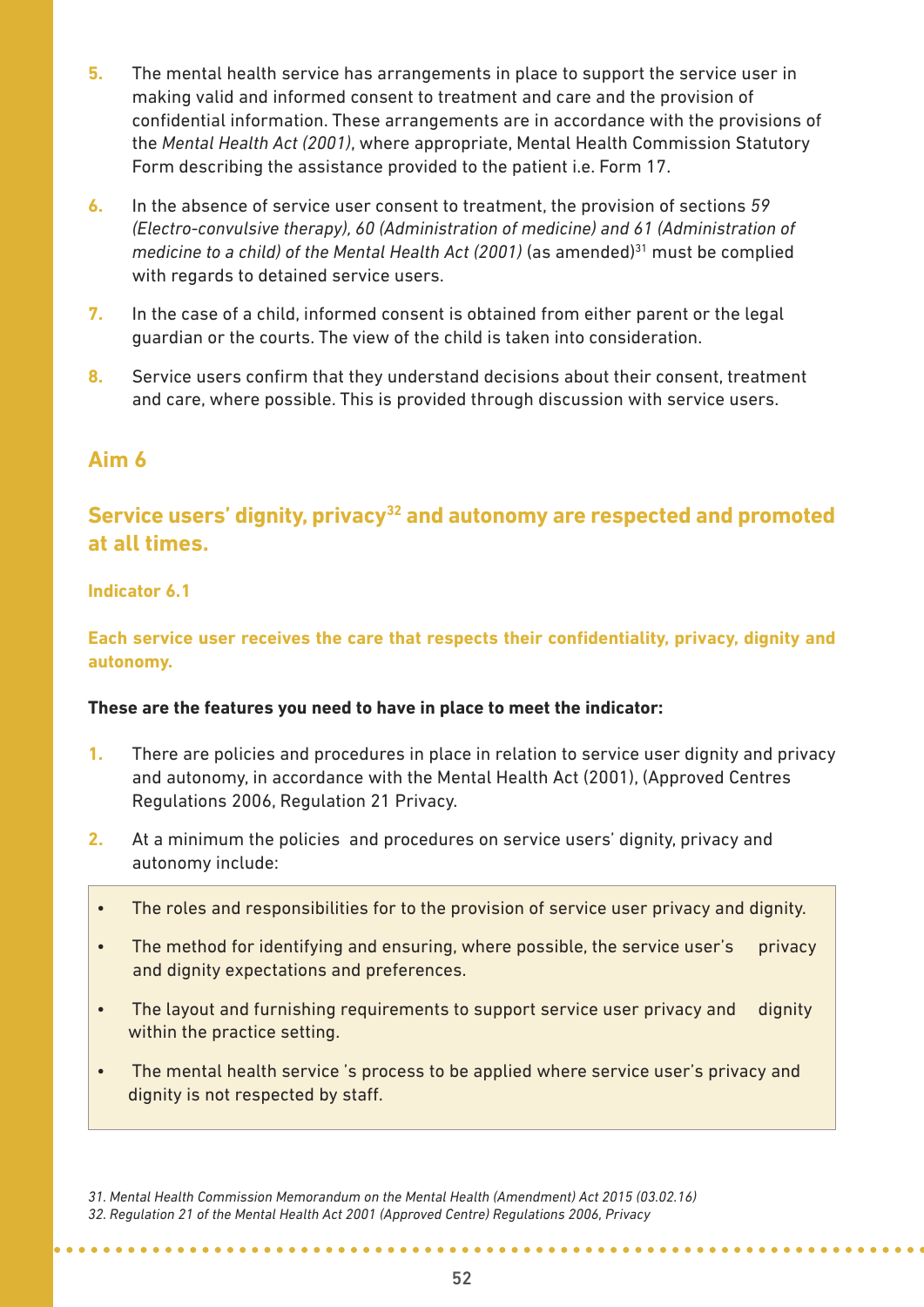- **3.** The policies and procedures in relation to service user dignity, privacy and autonomy are implemented.
- **4.** All staff have read and understand the policies and procedures relating to dignity, privacy and autonomy, and this is documented.
- **5.** All staff can articulate the processes for ensuring service users' dignity, privacy and autonomy as set out in the policies.
- **6.** An annual review is undertaken to check that the policies are being implemented, and that the premises and facilities in the service are conducive to service users' privacy. This is documented.
- **7.** Review and analysis is completed to identify opportunities to improve the processes relating to service users' privacy and dignity. The findings and lessons learned are shared and documented.
- **8.** The service user's privacy and dignity is respected at all times.
- **9.** The recovery approach informs every level of service provision so that each service user is facilitated to understand and cope with their mental health difficulties, build on their inherent strengths and resourcefulness, establish supportive networks and pursue their goals.
- **10.** Information is provided on mental health and the recovery approach in a language appropriate to the service user's health, literacy and language.
- **11.** Each service user's recovery pathway includes partnership, listening, hope, choice and social inclusion.
- **12.** The service user's treatment, care and recovery plans reflects his or her involvement, while incorporating family and carer insight, where agreed with the service user.

#### **Communication33**

- **13.** Written operational policies and procedures are available within the service in relation to service user communication.
- **14.** At a minimum, the policies and procedures in relation to service user communication includes:
- The roles and responsibilities for service user communication processes.
- The communication services available to the service user (including: mail, fax, email, internet, telephone or any device for the purposes of sending or receiving messages or goods).
- The assessment of service users communication needs.

- The circumstances in which service users personal communications may be examined by a senior member of staff.
- The individual risk assessment requirements in relation to limiting service users communication activities.

*33. Regulation 12 of the Mental Health Act 2001 (Approved Centres) Regulations 2006, Communications*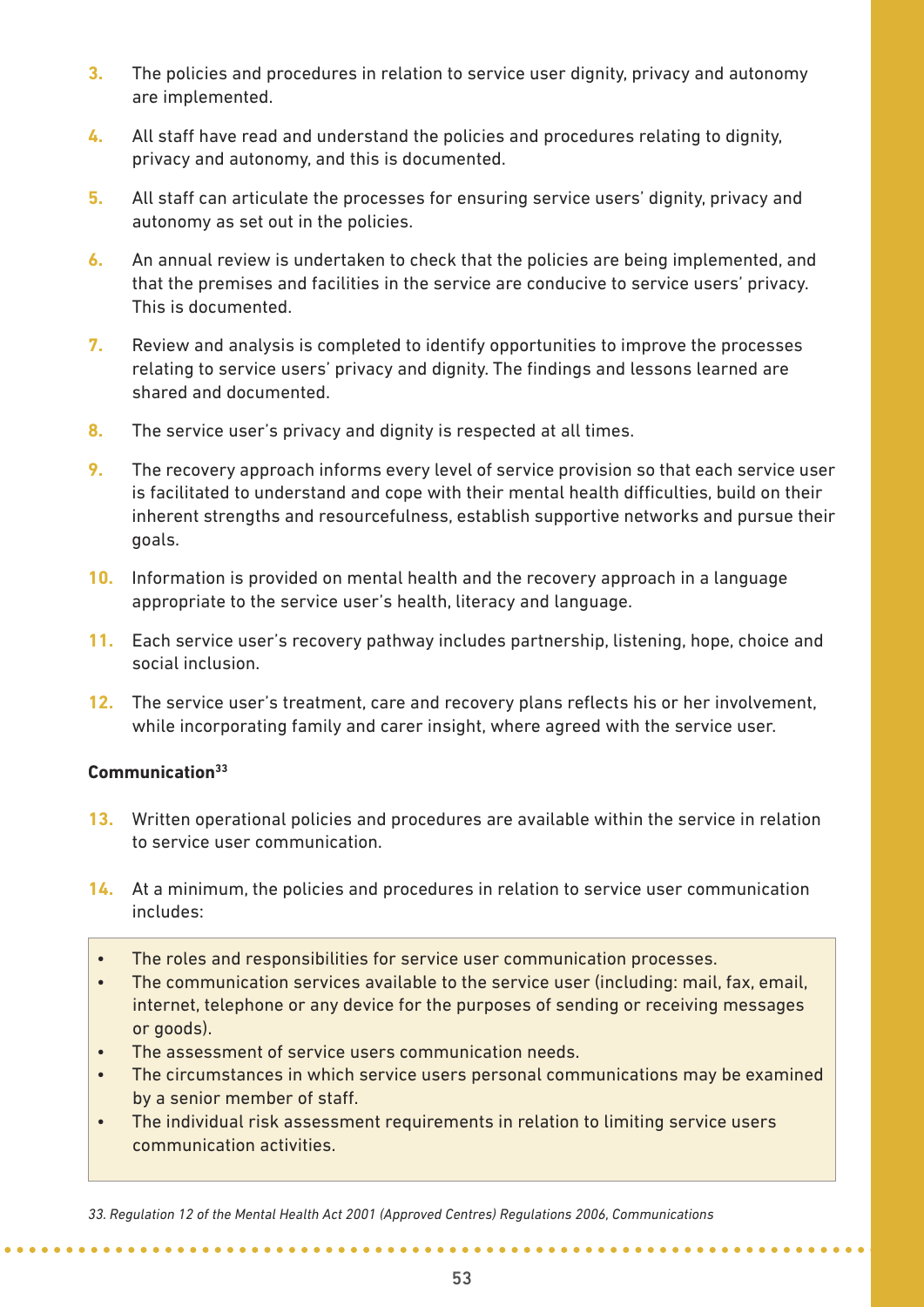- **15.** Relevant staff have read and understood the policies and procedures on communication. This is documented.
- **16.** Relevant staff can articulate the policies and procedures for communication as set out in the policy.
- **17.** Service user communication needs and restrictions on communication are monitored on an ongoing basis.
- **18.** Analysis is completed to identify opportunities to improve communication processes. This is documented.
- **19.** Individual risk assessments are completed for service users as deemed appropriate in relation to any risks associated with their external communication and documented in the individual care plan.
- **20.** The Clinical Director or a senior member of staff designated by the Clinical Director may only examine incoming or outgoing communication if there is reasonable cause to believe that the communication may result in harm to the service user or to others. In line with Regulation 12 of Mental Health Act 2001 (Approved Centres) Regulations 2006, Communication.
- **21.** The service user is free to communicate at all times, and has access to mail, fax, email, internet (where available), telephone or any device for the purposes of sending or receiving messages or goods unless otherwise risk assessed with due regard to the service users' wellbeing, safety and health.

#### **Privacy34**

- **22.** All bathrooms, showers and toilet and single bedrooms have locks on the inside of the door, unless there is an identified risk to a service user. Locks should have an override function.
- **23.** Where the service user shares a room, the bed screening ensures that their privacy is not compromised.
- **24.** All observation panels on doors of treatment rooms and bedrooms have blinds, curtains or opaque glass.
- **25.** Rooms are not overlooked by public areas. If so, the windows have opaque glass.
- **26.** Noticeboards do not detail the service user's name or other identifiable information.
- **27.** The creation and storage of records ensures confidentiality and respect. In situations where disclosure of information is required, by law or advisable from an ethical perspective, the rationale for sharing such information should be documented and the service user informed and where applicable consent sought. This is in accordance with *Data Protection Acts 1988 – 2003; HSE Records Management Policy; Criminal Justice Act 2011; Criminal Justice (Withholding of Information of Offences Against Children and Vulnerable Persons) Act, 2012 ; Guide to Professional Conduct and Ethics for Registered Medical Practitioners (2016).*

*<sup>34.</sup> Regulation 21 of the Mental Health Act 2001 (Approved Centres) Regulations 2006*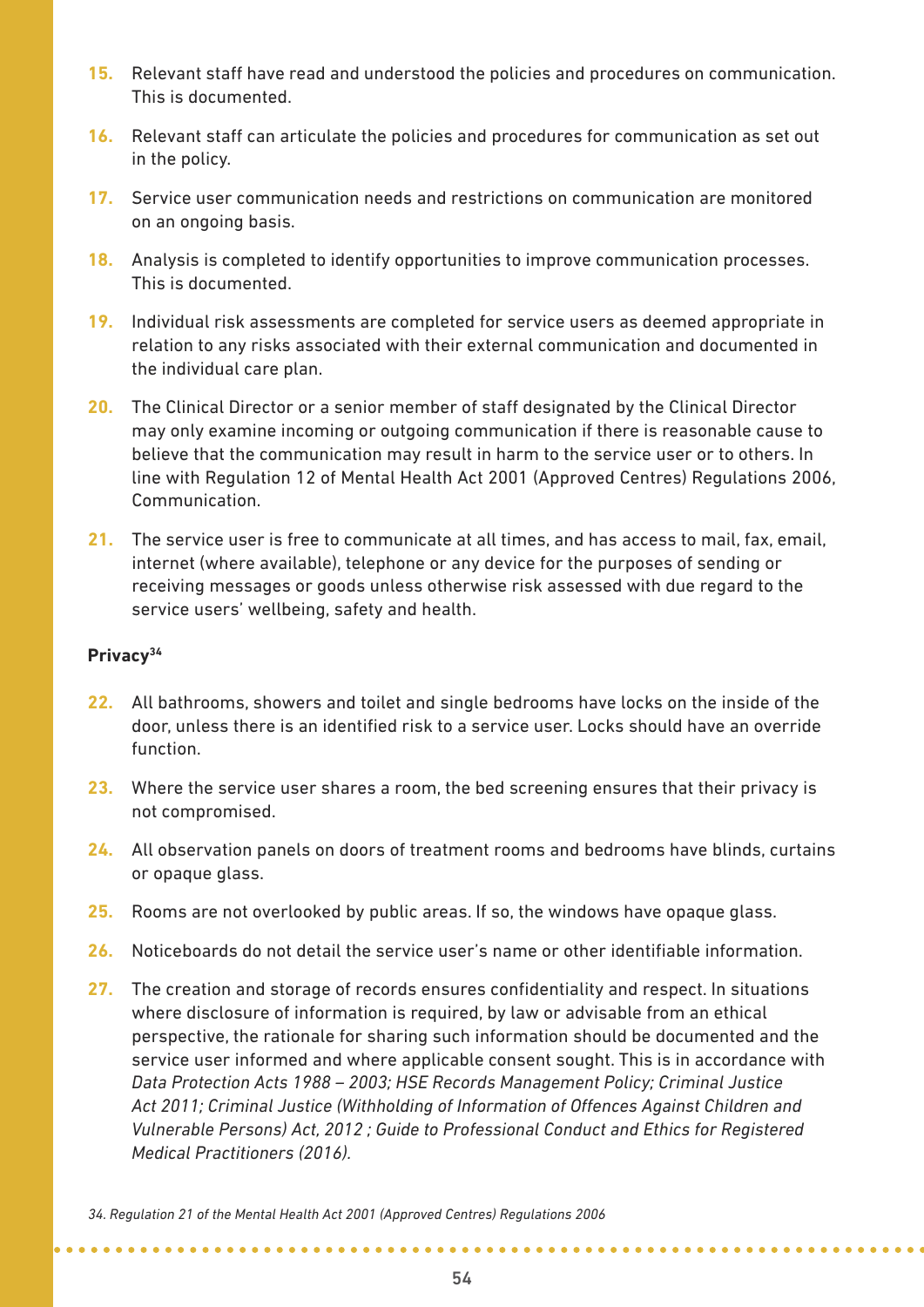- **28.** Service users are facilitated to make private phone calls.
- **29.** The Health Service Executive Mobile Phone Device Policy on the use of staff mobile phones is complied with.
- **30.** Service users are called by their preferred name and title.
- **31.** Staff are observed to interact with service users in a respectful and dignified manner (evidenced through the demeanour of staff, the appearance and dress of staff and staff interactions with service users, seeking permission before entering bedrooms or areas where intimate care is provided).
- **32.** Staff ensure that no ageist, racist, sexist or other inappropriate comments, 'banter' or 'jokes' are made.
- **33.** Staff are discreet when discussing the service user's care and treatment needs.

#### **Clothing35**

- **34.** There are written policies and procedures available in relation to service user' clothing in accordance with of Mental Health Act 2001 (Approved Centres) Regulations 2006, Regulation 7, Clothing.
- **35.** At a minimum, the policies and procedures in relation to clothing includes:
- Responsibility for providing clothing to service users where necessary, with consideration of the service users' preferences, dignity, bodily integrity, religious and cultural practices.
- The appropriate use of night and day clothes.
- Recording the use of night clothes worn during the day in the service user's individual care plan
- **36.** Relevant staff have read and understood the policies and procedures on service users' clothing. This is documented.
- **37.** Relevant staff can articulate the policies and procedures for service users' clothing.
- **38.** The implementation of the policies and procedures relating to service user clothing will be reviewed and updated in response to identified service user needs.
- **39.** Service users are provided with emergency personal clothing that is appropriate to the service user and considers the services user's preferences, dignity, bodily integrity, religious and cultural practices.
- **40.** The availability of an emergency supply of clothing for service users is monitored on an ongoing basis. This is documented.
- **41.** The service user wears clothing of his or her personal choice that respects their privacy and dignity, e.g. no soiled clothing, inappropriate size or type of emergency clothing.

**\*\*\*\*\*\*\*\*\*\*\*\*\*\*\*\*** 

*<sup>35.</sup> Regulation 7 of the Mental Health Act 2001 (Approved Centres) Regulations 2006, Clothing2006*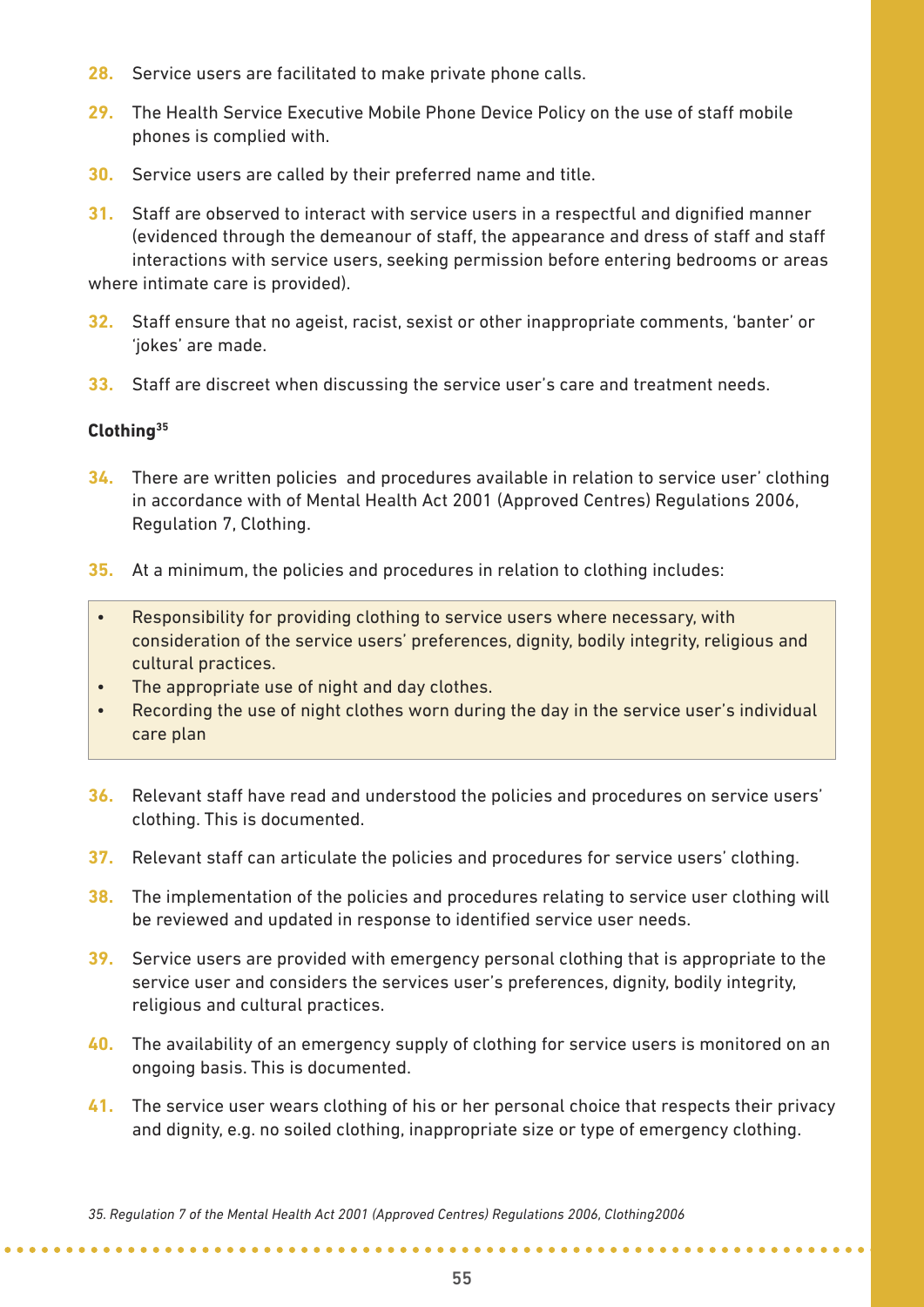- **42.** Service user clothing is clean and appropriate to the service user' needs.
- **43.** Night clothes are not worn by the service user during the day unless specified otherwise in their individual care plan. A record is maintained of service users who wear night clothes during the day. This is monitored - (where a service user chooses to wear their night clothes during the day, this does not need to be recorded or specified in the individual care plan).

#### **Autonomy**

- **44.** Records demonstrate a focus on autonomy and the right of the person to self-determine unless a specific assessment of capacity has determined otherwise. This is outlined in the Individual Care Plan.
- **45.** Clinical and support staff help service users regain and maintain their autonomy and sense of individual choice throughout all aspects of their care pathway.
- **46.** Staff recognise the lived experience of the service user and support individual strengths and abilities.

#### **Closed Circuit Television**

- **47.** Closed Circuit Television used for the observation of service users is managed in accordance with the Mental Health Act 2001(Approved Centres) Regulations 2006, Regulation 25 Use of Closed Circuit Television notably: -
	- CCTV is used solely for the purpose of observing a service user by a healthcare professional.
- CCTV is used solely for the purpose of ensuring the health and welfare of the service user.
- Clear signs in prominent positions where CCTV cameras or other monitoring systems are located throughout the service.
- There are clear written policy and procedures in place, re CCTV.
- CCTV is incapable of recording or storing a service users image on a tape, disc, hard drive, or any other form and be incapable of transmitting images other than to the monitoring station being viewed by the health professional responsible for the health and welfare of the service user.
- CCTV must not be used if a service user acts in any way which compromises their dignity.
- Use of CCTV is disclosed to the service user / their representative and the Mental Health Commission Inspectorate.
- **48.** Policies and procedures are available within the service in relation to the use of CCTV or other monitoring equipment.

*36. Regulation 25 of the Mental Health Act 2001 (Approved Regulations) 2006, Use of Closed Circuit Television Data Protection Act 1988 - 2003*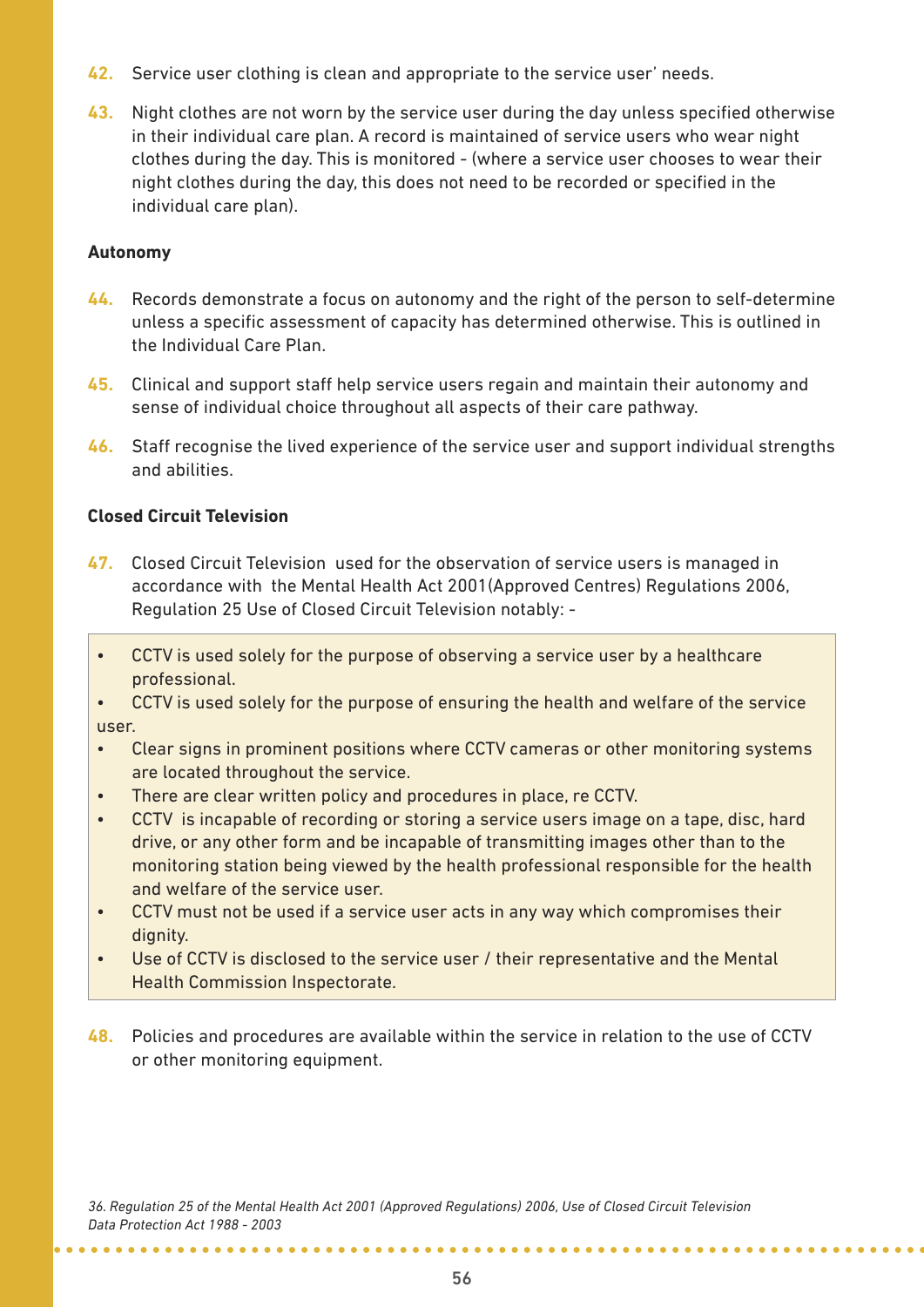#### **49.** At a minimum, the policy and procedure includes:

- The roles and responsibilities for the use of CCTV within the service.
- The purpose and function of using CCTV for observing service users in the service.
- The measures used to ensure the privacy and dignity of service users where the service uses CCTV cameras or other monitoring equipment.
- The maintenance of CCTV cameras by the service.
- The disclosure of the existence and usage of CCTV or other monitoring devices to the Inspector of Mental Health Services and/or Mental Health Commission during the inspection of the service or at any time on request.
- Ensuring the use of CCTV in the service is overt and clearly identifiable using signage and communication with service users and/or their representatives.
- The process to cease monitoring a service user using CCTV in certain circumstances.
- **50.** Relevant staff have read and understand the policy and procedure on CCTV and this is documented.
- **51.** Relevant staff can articulate the processes on the use of CCTV.
- **52.** The CCTV equipment is checked regularly to ensure they are operating appropriately. This is documented.
- **53.** Review and analysis is completed to identify opportunities for improvement of the use of CCTV with the findings and lessons learned shared and documented.

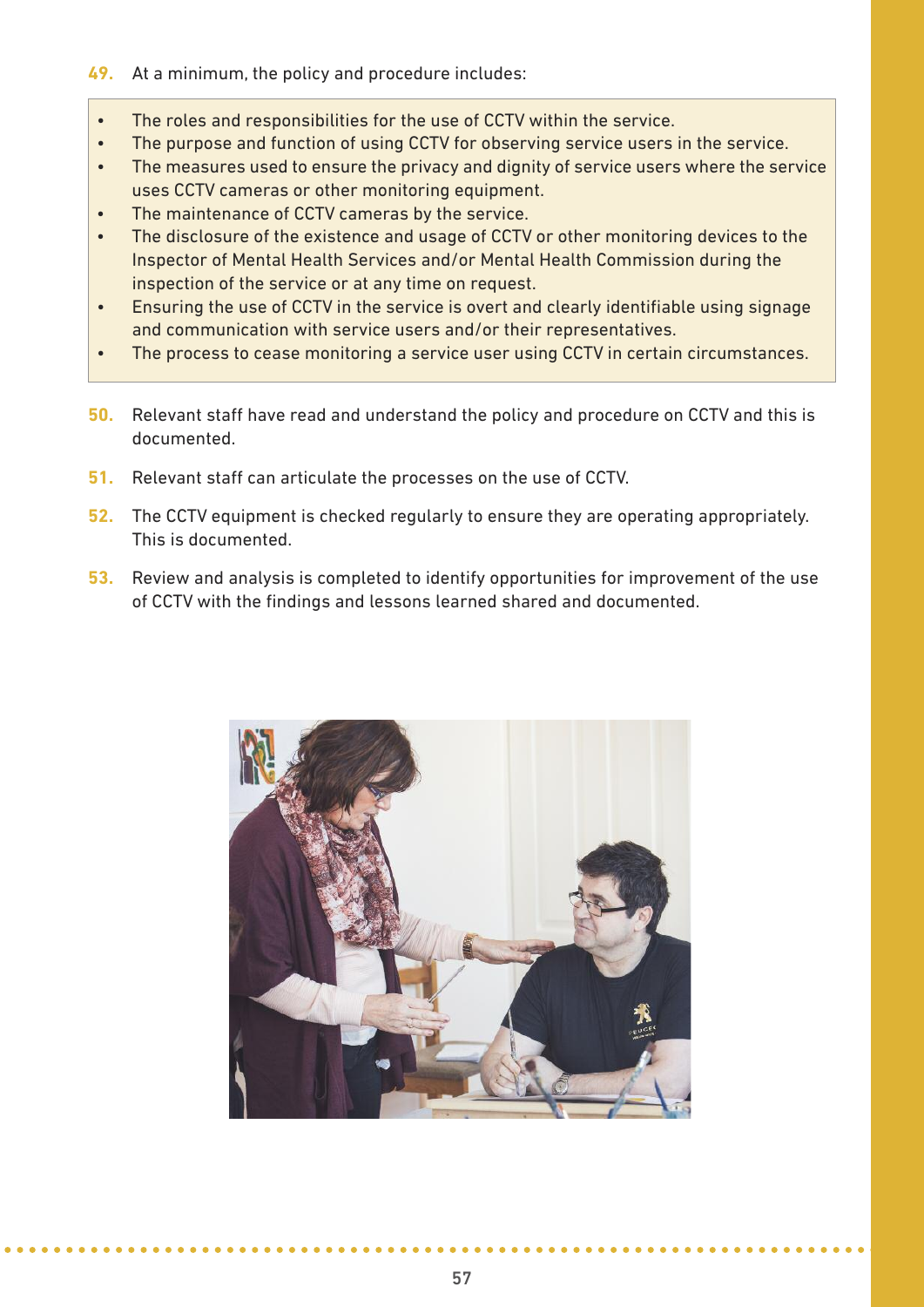Service users' complaints<sup>37</sup> are responded to promptly, openly and **effectively with clear communication and support provided throughout this process.**

#### **Indicator 7.1**

#### **Processes are in place to support the recognition, reporting and management of complaints.**

#### **These are the features you need to have in place to meet the indicator:**

- **1.** There are policies and procedures in place that describe the processes for making, handling and investigating complaints from any person about any aspect of the service, care and treatment provided in or on behalf of the service. This is in accordance with Mental Health Act 2001 (Approved Centres) Regulations 2006, Regulation 31, Complaints Procedures.
- **2.** At a minimum, the policies and procedures include:
- The roles and responsibilities associated with the management of complaints within the service, including a nominated person responsible to deal with all complaints.
- The process for the management of complaints, including the raising, handling and investigation of complaints from any person regarding aspects of the services, care and treatment provided in, or on behalf of, the service.
- The communication of the complaints policy and procedure with service users, their representatives, family and next-of-kin, as well as visitors.
- The methods available to all persons to make complaints regarding the service, care or treatment by the service.
- The confidentiality requirements in relation to complaints, including the applicable legislative requirements regarding data protection.
- The timeframes for complaint management, including the timeframe for the service to respond to the complaint, and for the complaint to be resolved.
- The documentation of complaints including the maintenance of a complaints log by the nominated person.
- Communication with the complainant during the complaint process.
- The process to escalate complaints that cannot be addressed by the nominated person.
- The appeal process available where the complainant is dissatisfied with the outcome of the complaint investigation.
- **3.** The complaints policies and procedures are implemented.
- **4.** The details of the complaints procedure and the nominated person for dealing with complaints are on display in a prominent position within the service.

*37. Regulation 31 of the Mental Health Act 2001 (Approved Centres) Regulations 2006 Your Service Your Say; Part 9 Health Act 2004 (as amended)*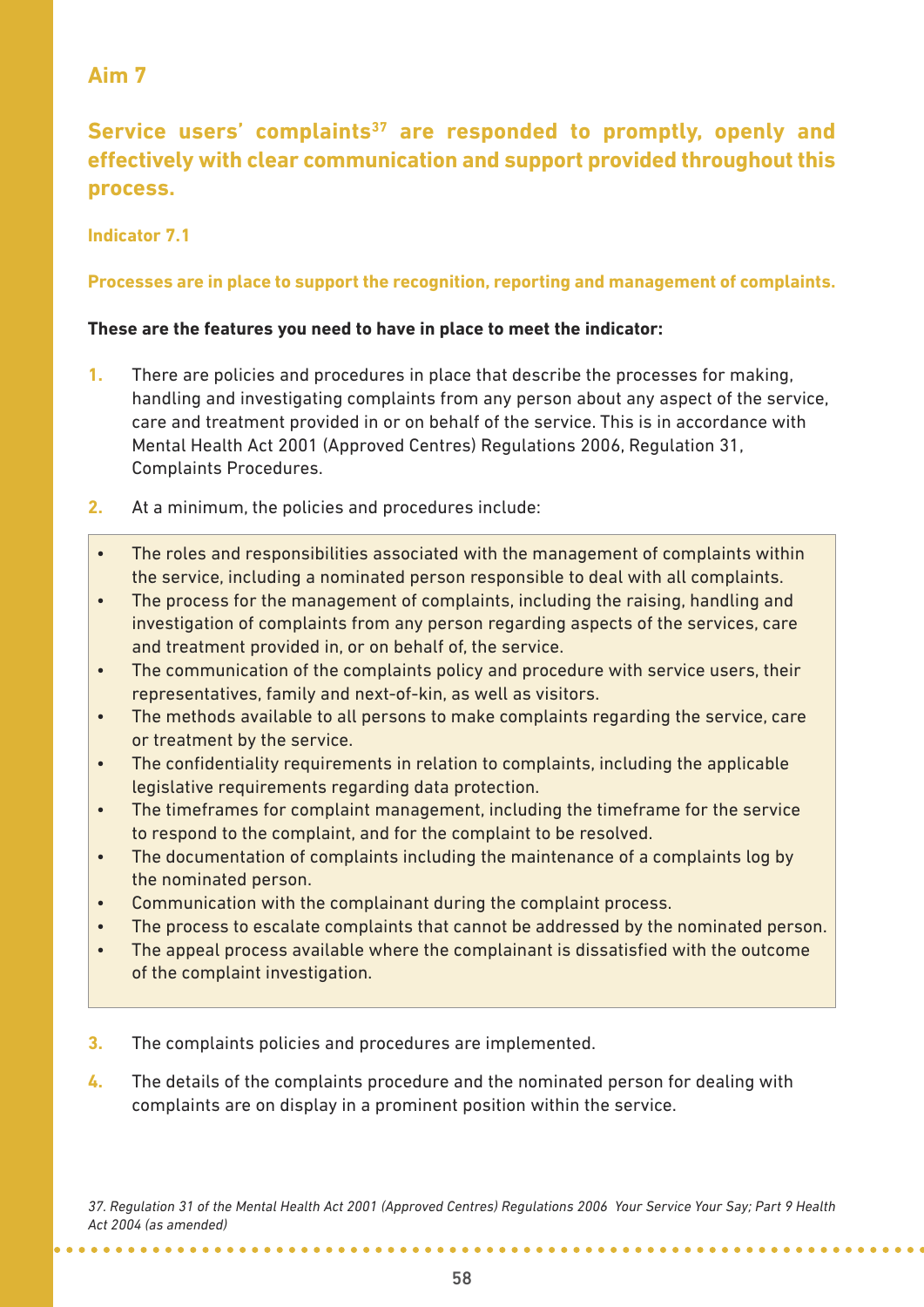- **5.** If the nominated person for complaints is not based in the mental health service, their contact details are publicly displayed.
- **6.** Relevant staff are trained on the complaints management processes (including the nominated person for dealing with complaints, and other staff involved in screening, investigating and managing complaints).
- **7.** All staff are recorded as having read and understood the policies and procedures relating to complaints.
- **8.** All staff can articulate the policies and procedures for making, handling and investigating complaints, as set out in the policy. They can differentiate between the processes for managing a complaint that is raised informally and a formal written complaint.
- **9.** Complaint forms are available for the service user to complete.
- **10.** Service users have a secure comments, compliments and complaints box. Compliments forms and complaint forms and pens are present in a prominent and publicly accessible place.
- **11.** The service user and their representative are made aware of the complaints procedure, and all methods by which a complaint can be made, as soon as practicable after admission to the mental health service.
- **12.** The service user is supported to make a complaint where they wish to make one.
- **13.** A consistent and standardised approach is implemented for the management of all complaints.
- **14.** Service users, and their representatives, are facilitated to make complaints using the methods detailed within the complaints policy and procedure, which may include:
	- **Verbal**
	- Written
	- Electronically by email
	- **Telephone**
	- Through complaint, feedback or suggestions forms.
- **15.** The service ensures access, insofar as practicable, to advocates to facilitate the participation of the service user and his or her representative in the complaints process.
- **16.** The service's management of complaints processes is well publicised and accessible to service users and their representatives.
- **17.** All complaints and the results of any investigations into the matters complained, and any actions taken on foot of a complaint, and whether the service user was satisfied, are fully and properly recorded. Such records are in addition to and distinct from the service user's individual care plan.
- **18.** The nominated person for dealing with complaints maintains an up-dated complaints log.
- **19.** All records relating to complaints are stored confidentially in accordance with legislation.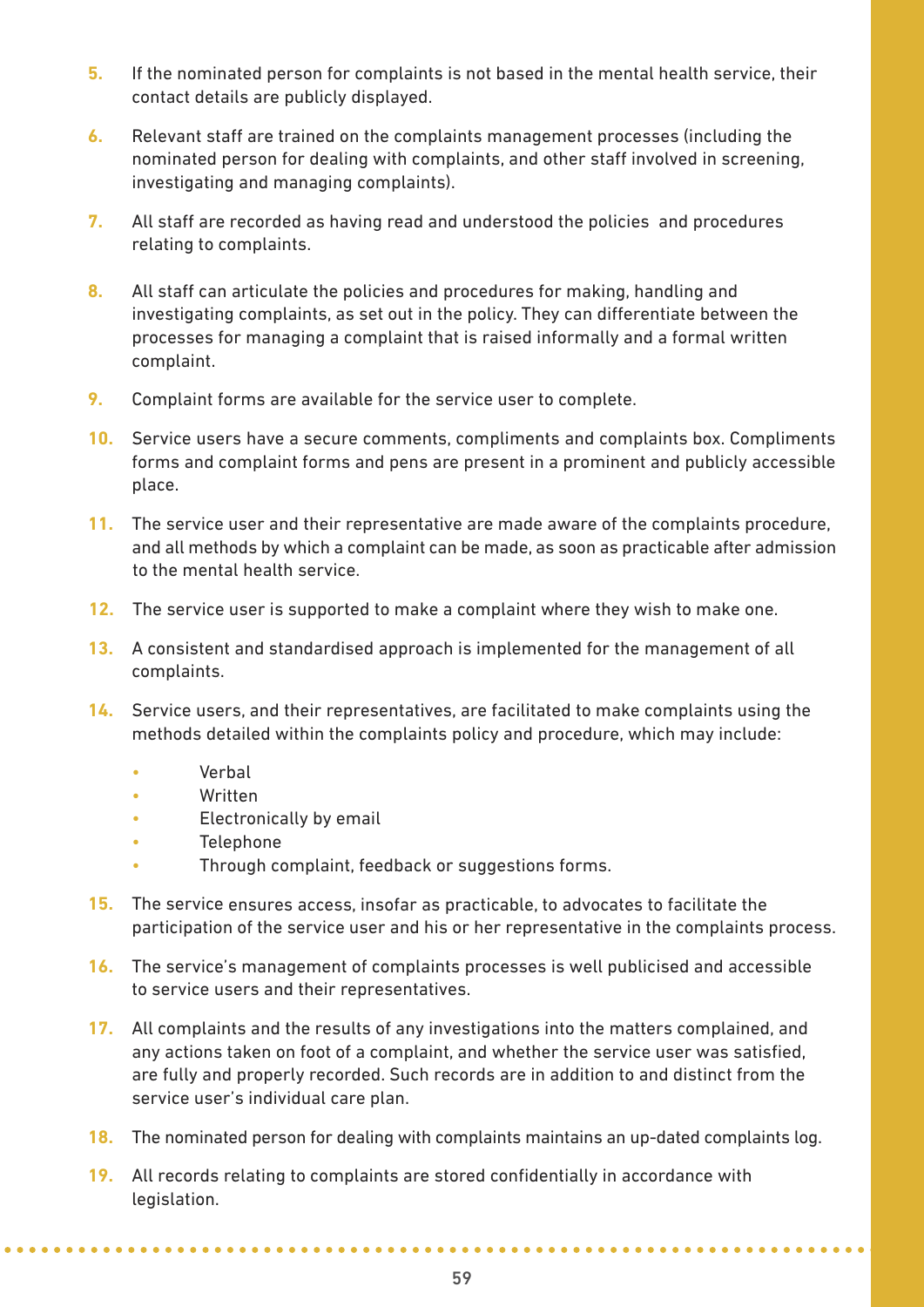- **20.** All complaints whether oral or written are investigated and managed promptly, in accordance with the time-frame for the management of complaints, as set out in the mental health service policy and in line with national policy. This is documented.
- **21.** All complaints are handled appropriately and sensitively.
- **22.** All Timeframes are provided for:
	- Responding to the complainant following the initial receipt of the complaint.
	- The investigation period for complaints.
	- The required resolution of complaints.
	- Where timeframes are not achieved, or further investigation time is required in relation to the complaint, this is communicated to the complainant.
	- The complainant is informed promptly of the outcome of the complaint investigation and details of the appeals process. This is documented.
- **23.** A method for addressing minor complaints within the service is provided. Minor complaints must be documented.
- **24.** Where minor complaints cannot be addressed locally the nominated person must deal with the complaint.
- **25.** All complaints (that are not minor complaints) are dealt with by the nominated person, who is available to the service and recorded in the complaints log.
- **26.** Where complaints cannot be addressed by the nominated person they are escalated in accordance with the service's policy. This is documented in the complaints log.
- **27.** The registered proprietor ensures that the quality of the service, care and treatment of a service user is not adversely affected by reason of the complaint being made.
- **28.** The service user is informed promptly of the outcome of their complaint and details of the appeals process (in line with policy time-frames).
- **29.** Information on how to contact the Office of the Ombudsman is provided to service users and others, making complaints on behalf of the service user.
- **30.** Where services, care or treatment are provided on behalf of the service by an external party, the nominated person is responsible for the full implementation of the services's complaints management process, including the investigation process and communication requirements with the complainant.
- **31.** All information obtained through the course of the management of the complaint, and the associated investigation process, is treated in a confidential manner and meets the requirements of national guidelines and legislative requirements.
- **32.** The service has a system in place to analyse complaints data and identify trends from the complaints received. Details of this analysis are considered by senior management. Required actions are identified and implemented to ensure continuous improvement of the complaints management process and the quality of the service. (See Theme 4, Leadership, Governance and Management, Aim 4, indicator 4.1)
- **33.** Audits of the complaints log and related records are completed, the audits are documented and the findings are acted upon.

. . . . . . . . . . . . . .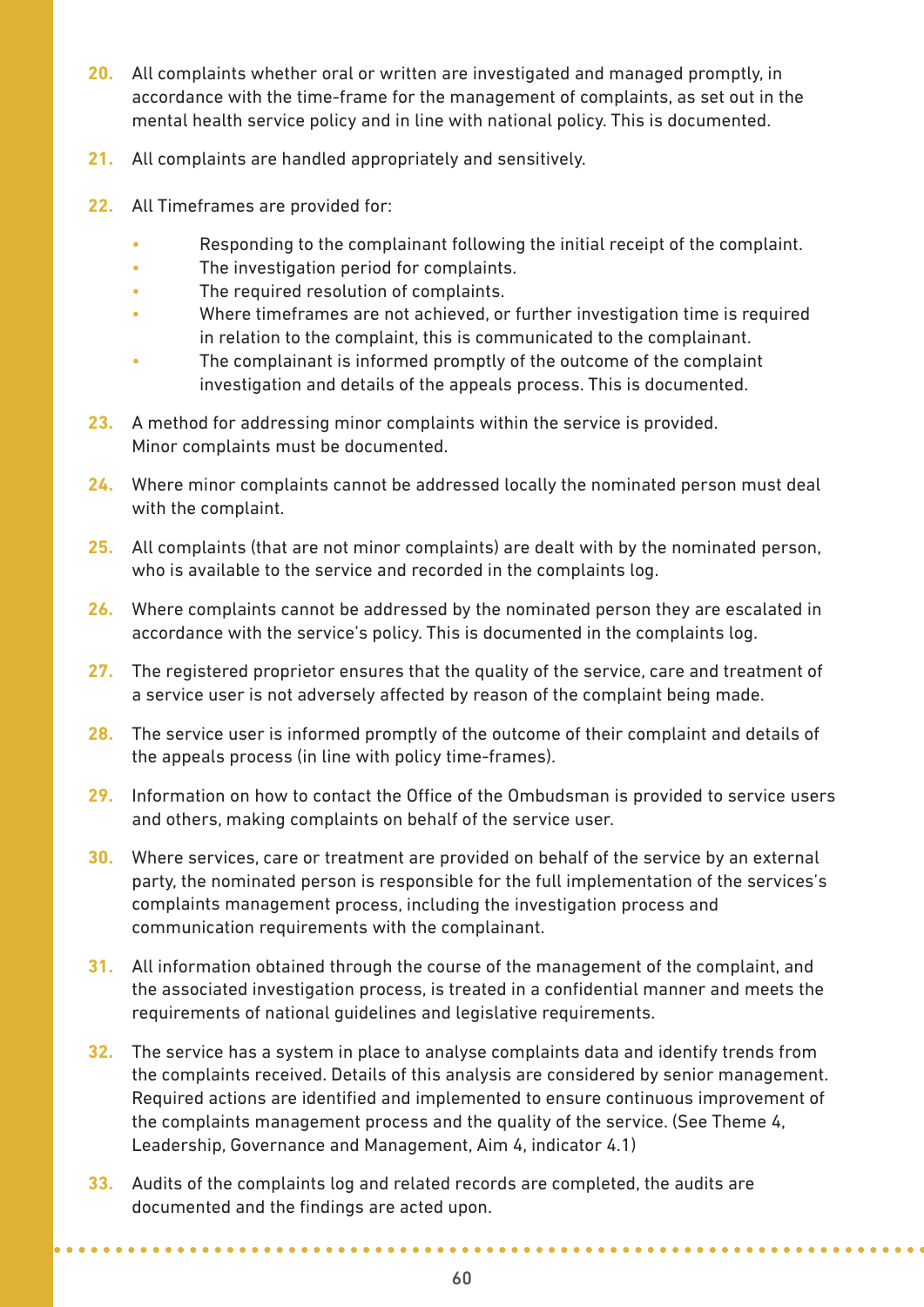# **Mental health service users are supported in maintaining and improving their own health and well-being38.**

#### **Indicator 8.1**

#### **The general health and well-being of each person is promoted with an emphasis on self-help where at all possible.**

#### **These are the features you need to have in place to meet the indicator:**

- **1.** There are policies and procedures in place on general health and well-being, in accordance with *Mental Health Act 2001 (Approved Centres) Regulations 2006, Regulation 19 General Health* and in accordance with Health Service Executive policies. These policies are available to service users.
- **2.** There are policies and procedures in place on responding to emergencies, in accordance with the *Mental Health Act 2001 (Approved Centres) Regulations 2006, Regulation 19, General Health* and in accordance with health service policies.
- **3.** At a minimum, the policies and procedures on general health includes:
- The roles and responsibilities for the provision of general health services to service users.
- Service user access to a Registered Medical Practitioner.
- The ongoing assessment of service users' general health needs.
- The resource requirements for general health services, including equipment needs.
- The protection of service user's privacy and dignity during general health assessments.
- The incorporation of general health needs into the service users' individual care plan.
- The referral process for general health needs of service users.
- The documentation requirements in relation to general health assessments.
- Access to national screening programmes available for service users through the service.
- **4.** At a minimum, the policies and procedures on responding to emergencies include:
- The roles and responsibilities in relation to responding to medical emergencies.
- The management, response and documentation of a medical emergency, including cardiac arrest.
- The staff training requirements in relation to Basic Life Support (BLS).
- The management of emergency response equipment, including resuscitation trolley and Automated External Defibrillator (AED)
- **5.** The policies and procedures on general health are implemented.
- **6.** All clinical staff are documented as having read and understood the policies and procedures relating to general health and well-being and responding to emergencies.

*<sup>38.</sup> Regulation 19 of the Mental Health Act 2001 (Approved Centres) Regulations 2006, General Health*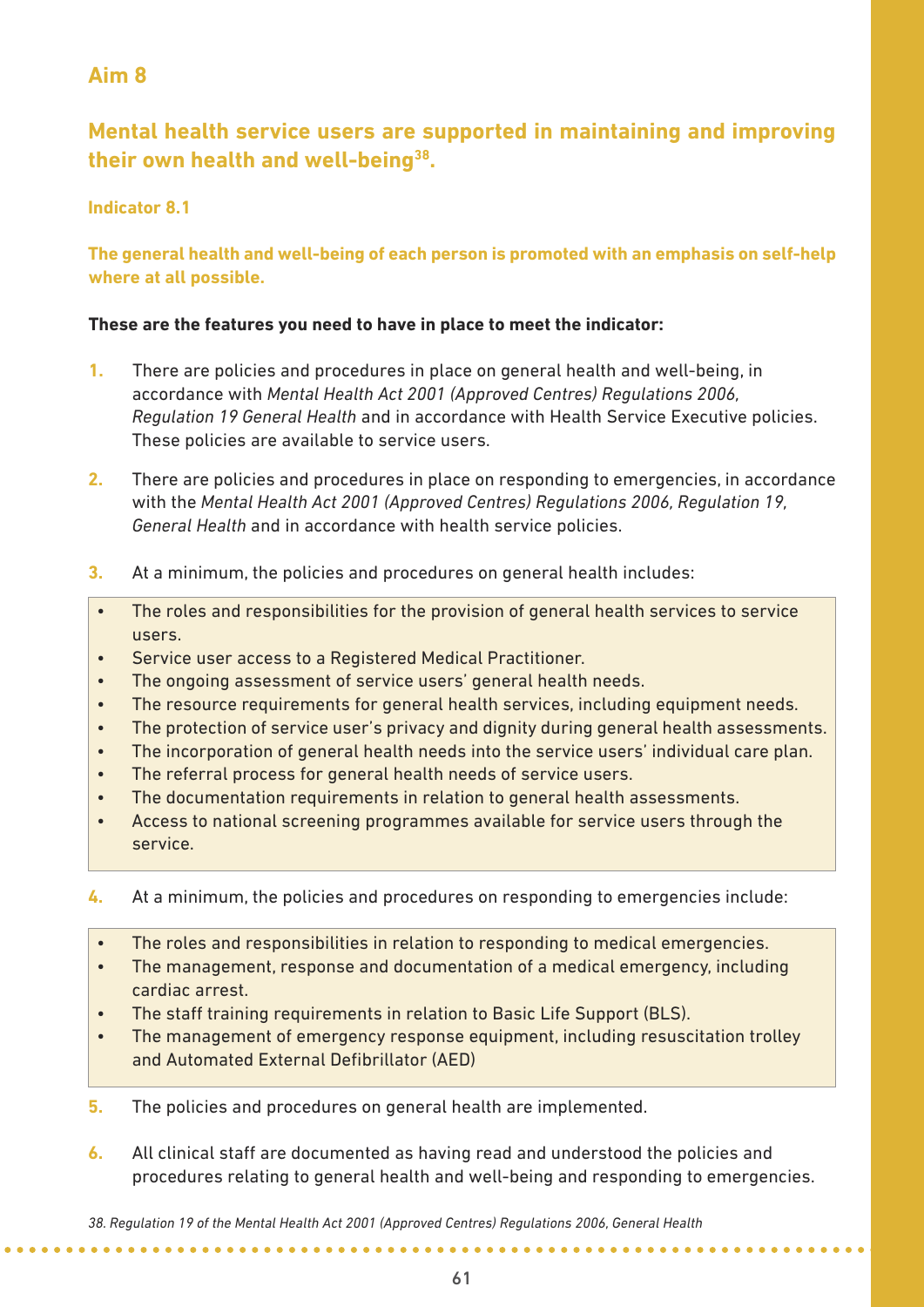- **7.** The implementation of the policies on the provision of general health services and responding to medical emergencies is monitored and continuously improved
- **8.** A systematic review is undertaken to ensure six-monthly reviews of general health needs take place.
- **9.** Review and analysis is completed to identify opportunities to improve general health processes. The findings are implemented.
- **10.** All clinical staff can articulate the processes for the provision of general health services and for responding to medical emergencies as set out in the policies.
- **11.** The service develops and delivers initiatives to promote general health and well-being, in accordance with the services objectives and in consultation with people who access the service.
- **12.** The service cooperates with other service providers and other statutory and nonstatutory agencies to promote the health and development of the service user.
- **13.** Staff have the necessary competencies and skills to support health promotion initiatives.
- **14.** Records are available demonstrating the services users completed general health checks and the associated results, including records of any clinical testing, e.g. Lab results.
- **15.** The service user is provided with information and has access to screening, according to age and gender, early detection and the full range of universal health services including Breast check, Cervical screening, Retinal checks (for diabetics only) Bowel screening and Prostate screening. Take up of screening is recorded and monitored, where applicable.
- **16.** The service user has access to general health services, and for referral to other health services as required, in accordance with *Regulation 19 of Mental Health Act 2001 (Approved Centres) Regulations 2006, Regulation 19, General Health*.
- **17.** The service user's health care needs are assessed regularly as per their individual care plan, at least every six months, in line with *Mental Health Act 2001 (Approved Centres) Regulations 2006, Regulation 19, General Health*.
- **18.** At a minimum, the six monthly general health assessment documents the following:
	- Physical examination
	- Family/personal history
	- Weight/BMI Waist Circumferance
	- Blood pressure
	- Smoking status
	- Nutritional status (diet and physical activity, including sedentary lifestyle)
	- Medication review (per prescriber guidelines)
	- Dental health
- **19.** For services users on antipsychotic medication, there must be an annual assessment of the following unless more regular review is indicated by physical examination.
	- Glucose regulation (fasting glucose / HbA1c)
	- Blood lipids
	- ECG
		- Prolactin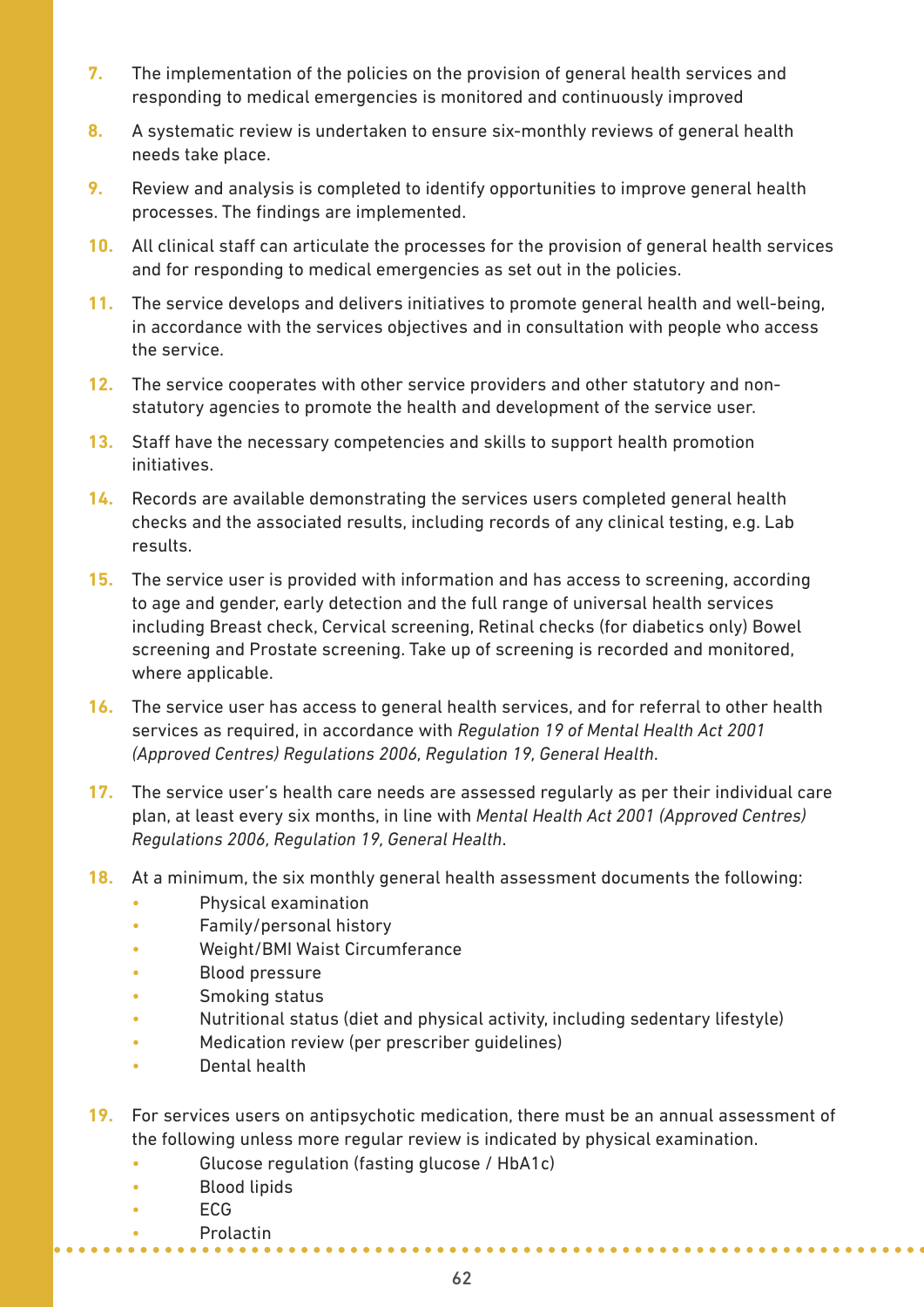- **20.** There is a documented review to ensure all service users have a six-monthly review.
- **21.** Each service user is supported to live healthily and take responsibility for his or her own health.
- **22.** The service user is offered appropriate health information, education and interventions, both within the service and in the community.
- **23.** Information is provided to service users regarding the national screening programmes available through the service and the service user is enabled to register for such programmes.
- **24.** This includes information on the following:
	- Mental well-being.
	- Mental health recovery.
	- Healthy eating.
	- Recreation, interests and activities.
	- Smoking, alcohol and drug consumption.
	- Physical activity.
	- General Anxiety Disorders.
	- Relationships and sexual health.
- **25.** Each service user has opportunities for new experiences, (e.g. social participation, recreation, education, training and employment as applicable.

#### **Medical Emergencies:**

- **26.** The service has an emergency trolley and staff have access at all times to an AED.
- **27.** Weekly checks are completed on the resuscitation trolley/tray and on the AED, if located in the service.
- **28.** Records are available of any medical emergency that occurred within the service and the care implemented.
- **29.** Protocols are in place to ensure effective and efficient emergency medical access for ambulance or crash teams to service users within the service.